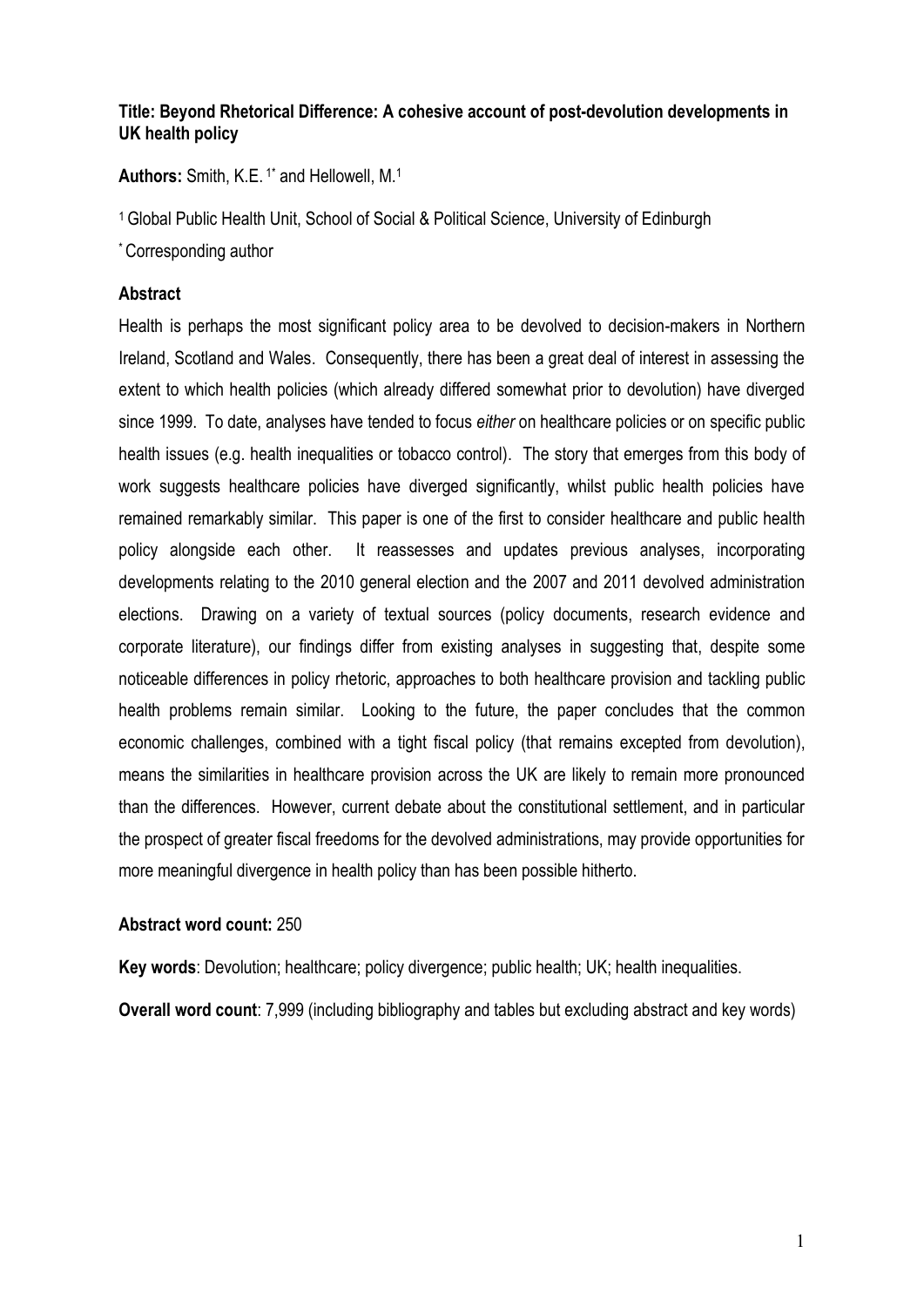## **Beyond Rhetorical Difference: A cohesive account of post-devolution developments in UK health policy**

### **Introduction**

 $\overline{a}$ 

Since the first elections were held in 1999 for the newly devolved administrations, the Scottish Executive (from May 2007, the Scottish Government), the Northern Ireland Executive and the Welsh Assembly Government have each<sup>1</sup> produced a wealth of documents setting out distinct approaches to health policy. However, the scope for genuinely divergent approaches to health policy is constrained by the fact many other areas, notably fiscal policy, continue to be determined by the UK. The Northern Ireland Executive and Welsh Assembly Government have no powers to raise additional revenue through taxation, while Scotland's 3% tax varying power remains unused; and all three administrations have, at the time of writing, limited powers to borrow. Despite the restricted nature of political devolution, it was welcomed by many as an opportunity to create distinctive and innovative policies (see Mooney, Scott, and Williams 2006) and health was held up as one of the most significant areas to be devolved (Woods, 2004). This makes health policy of central interest to those interested in the impact of devolution (Greer 2004; Keating 2005).

To date, most analyses focus either on healthcare policies (Greer 2001; 2005; 2009; Woods, 2004) or on specific public health issues (Cairney, 2007; Smith et al, 2009). From these assessments, two discrete stories emerge. The first, is that policymakers have responded to healthcare problems and debates in ways that vary territorially, producing "policy divergence that matters" (Greer 2005, p. 501). Greer has characterised these different emphases as: a belief in markets and managerialism in England; the influence of the medical profession and the promotion of co-operation in Scotland; localism and the prioritisation of public health in Wales; and policy inertia and permissiveness in Northern Ireland. Greer concludes: "The four systems are heading in different directions, and in so far as policy affects the work of health systems it is turning them into four different working environments with ever more distinct cultures" (Greer 2009, p.80). This characterisation of post-devolution policy is widely cited (e.g. Cairney, 2007; Keating, 2005; Connolly *et al* 2010) and has led to claims that we are experiencing a "natural experiment" in the efficacy of different healthcare delivery models (Bevan 2010, Propper *et al* 2009, Connolly *et al* 2010).

In contrast, the story emerging from analyses of public health policies (i.e. those focused on the prevention of ill health, health improvement and health inequalities) is one of greater consistency. For

<sup>1</sup> Although political devolution in Northern Ireland was suspended between 15 October 2002 and 8 May 2007, administrative devolution, including a substantial policy-making role for the Northern Ireland Civil Service, continued during this period.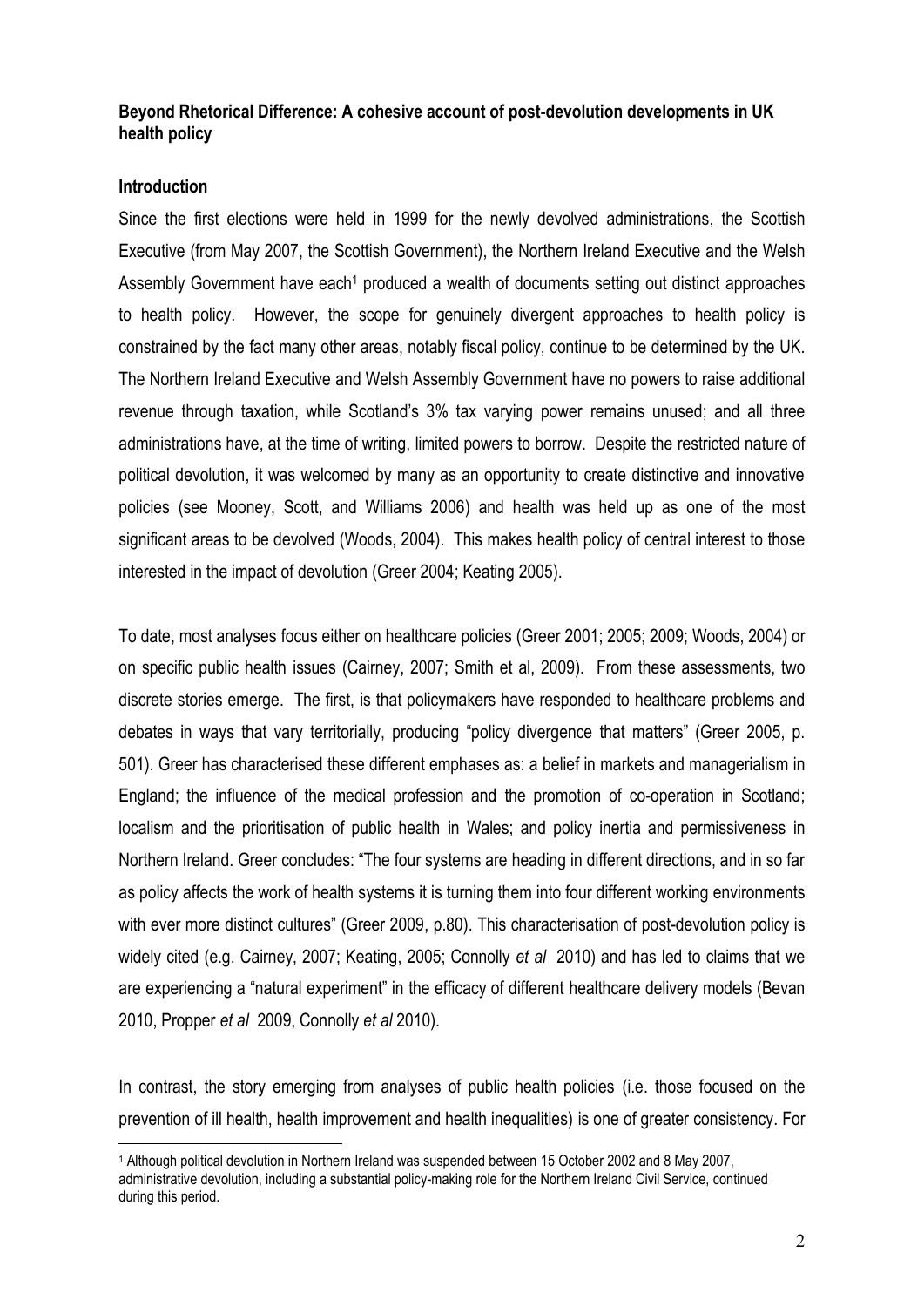example, Smith and colleagues (2009) found that all four UK administrations, while initially making strong rhetorical commitments to addressing the wider social determinants of health (with Welsh policymakers providing perhaps the boldest statements), ultimately resorted to similar medical and targeted interventions (Smith *et al* 2009). Similarly, while divergence was initially evident in relation to proposals to ban smoking in public places, the whole of the UK had implemented a similar ban by July 2007 (Cairney 2009). Taken together, these two examples suggest a high degree of consistency between the four UK polities within public health policy.

In revisiting previous assessments of the impact of devolution on health policy, this article is one of the first to consider healthcare and public health policy alongside each other (see also Greer, 2004). Drawing on an analysis of various textual sources (notably policy documents and, for healthcare, corporate literature), our findings differ from existing analyses in suggesting that, despite some noticeable differences in policy rhetoric, approaches to both healthcare provision and tackling public health problems have remained remarkably similar across the UK to date. This paper also represents an important update on previous assessments of the impacts of devolution on health policy, by considering developments since 2007, including those relating to the 2007 and 2011 devolved administration elections and the 2010 general election. This is important because, from May 1999 to the Scottish elections in May 2007, the Labour party dominated three out of the four political contexts<sup>2</sup> . In addition, as the party in power at Westminster, Labour had a significant influence over policy in Northern Ireland between October 2002 and May 2007, during which time political devolution was suspended and executive power passed to the Secretary of State for Northern Ireland. As a result, up until 2007, the post-devolution policy decisions made in these regions all occurred under the broad framework of the Labour party, and it was generally accepted that significant diversity within UK health policies was unlikely in this context (e.g. Woods, 2004). From 2007-2010, the political differences became more noticeable, with Labour retaining power in the UK, whilst a Scottish National Party minority government took control in Scotland, a Labour and Plaid Cymru coalition governed Wales and, following the restoration of power to the Northern Ireland Assembly, the Democratic Unionist Party and Sinn Féin shared power in Northern Ireland. After the devolved government elections in 2011, for the first time since devolution, different political parties now govern in each of the four regions, with a Conservative-Liberal Democrat coalition leading the UK, a minority Labour administration again governing in Wales, the Democratic Unionist Party and Sinn Féin

 $\overline{a}$ 

 $2$  In England, Labour formed three consecutive governments between 1997 and 2010 and formed a majority government throughout this period. In Scotland, Labour formed two consecutive coalition governments with the Liberal Democrats in 1999-2003 and 2003-2007. In Wales, Labour initially formed a minority government, before also entering into a coalition with the Liberal Democrats in 2000 under newly appointed First Minister, Rhodri Morgan. Following the 2003 elections in Wales, and having gained a number of seats, Labour again formed a minority government in Wales.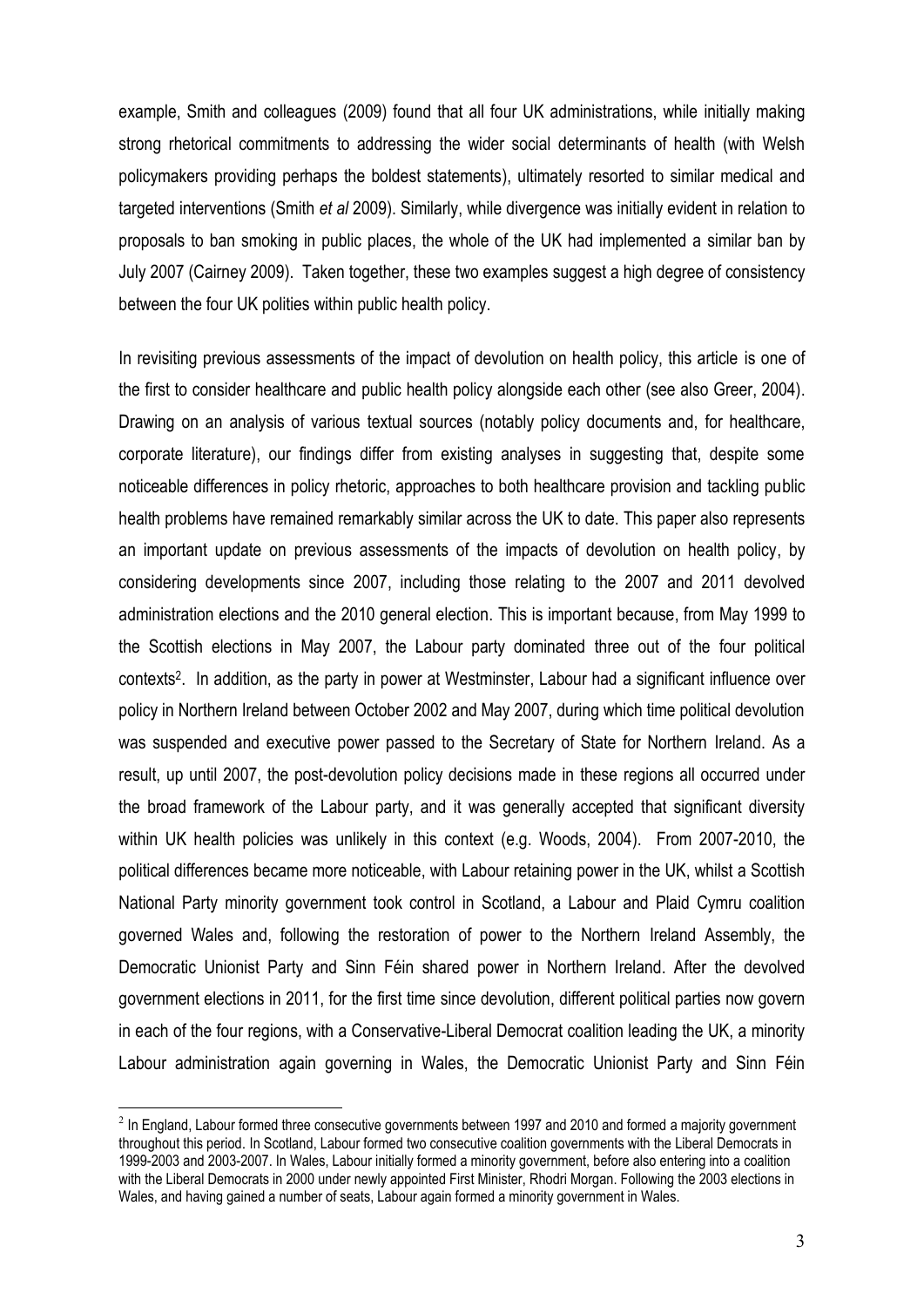continuing to share power in Northern Ireland, and the Scottish National Party governing Scotland with a clear majority. If devolution was going to lead to distinct health policies in the different regions of the UK, one might expect these differences to be most apparent in this fragmented political context.

In light of the consistency that has been evident in health policies to date, a key question is whether we can expect to see the four administrations continuing to adopt similar approaches (reflecting, perhaps, comparable economic situations, shared public opinion and similar kinds of political pressures from interest groups and the media) or whether the distinct political leaderships will now pave the way for significant divergence. Whilst it is too early to reach any definitive conclusions about the extent of health policy divergence in this new, politically diverse environment, this paper provides some preliminary assessments, concluding that consistency is likely to remain a feature of UK health policies for some time but that important areas of divergence may now being emerging for some key public health issues.

#### **Devolution and healthcare policy in the UK**

While there are undoubtedly differences in healthcare policy between the four UK jurisdictions, it is widely held that there are more similarities between the governance arrangements for health adopted by the administrations in Northern Ireland, Scotland and Wales than there are between any one of these administrations and England. Greer's view of health policy in England as being driven by a belief in the efficiency and quality-enhancing properties of *markets* is perceived to set healthcare policy in England in clear distinction from the rest of the UK (even if the purchaser-provider split has also been retained in Northern Ireland). In a similar vein, Jervis and Plowdon (2003, p.10) draw attention to the increased use of the private sector in the delivery of healthcare by the NHS in England, a reform "which there appears to be little desire to replicate…in the devolved administrations". Recent assessments suggest that, over the past decade, the NHS has demonstrated enormous improvements in relation to key performance indicators such as cancer survival rates, patient satisfaction and hospital waiting times (Dixon and Ham 2010) and the superior performance of the NHS in England has been singled out relative to the rest of the UK in terms of reductions to waiting times and general efficiency (Connolly *et al* 2010). In this context, it is important that the nature and extent of any policy divergences are characterised accurately in order to help establish which aspects of England's approach have contributed to the noted improvements.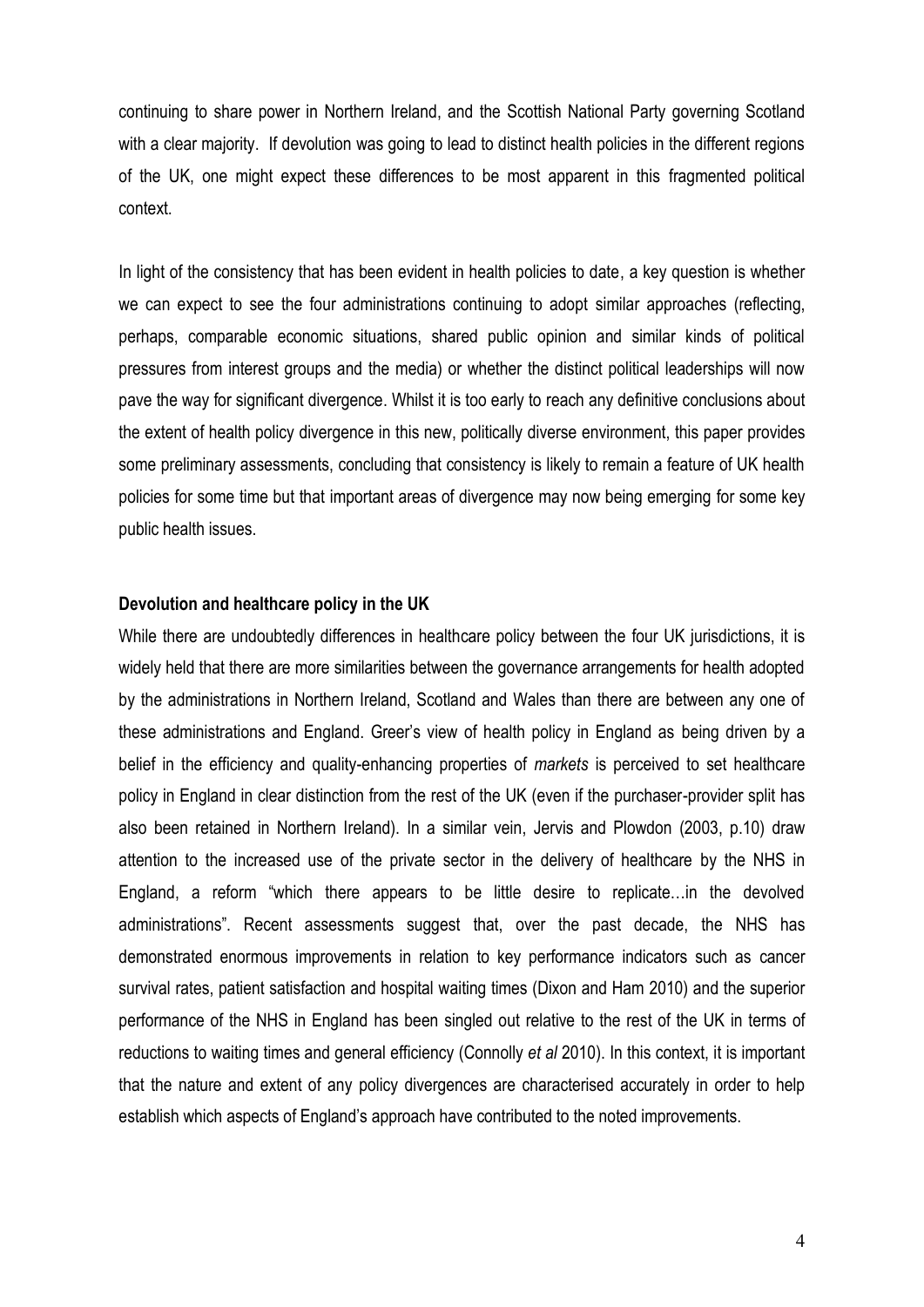Below, we explore the similarities and differences between healthcare policies in England and the rest of the UK. We show that the design of many of the most important healthcare system functions have remained similar between the four territories. All four systems are based on the core values and principles which have underlined the NHS since its inception. Each system is funded from general taxation and largely delivered by public service providers, alongside a relatively small (and, in recent years shrinking) commercial healthcare market. In each system, the design of services ensures that care is equitably accessible, comprehensive and (for most categories of care) free-at-the-point-ofuse. The organisation of care is based on a separation between primary and secondary care, with general practice being the foundation of primary care (BMA 2010). Meanwhile, the key focus of policy divergence – at least in terms of its contribution to system performance – is not the distinction between market and non-market approaches, but rather the extent to which the availability of additional financial resources has been tied to targets and other forms of bureaucratic "command and control" (Le Grand, 2003).

#### **Areas of policy consistency across the four healthcare systems of the UK**

#### *Financing*

 $\overline{a}$ 

Before examining the nature of policy divergence, it is useful to consider the extent to which there is consistency in healthcare policy between the jurisdictions of the UK. The most obvious point is that the healthcare financing system in each of the four jurisdictions retains the basic characteristics of the NHS model introduced in 1948. In each territory, revenue collection is overwhelmingly dominated by general taxation<sup>3</sup>, with funds accumulated in a single risk pool and services made available to the population free-at-the-point-of-use. In none of the four regions has a switch to, for example, social health insurance or an increasing role for voluntary private health insurance been seriously considered. Indeed, across the UK the proportion of public expenditure as a percentage of total expenditure on healthcare has increased from 80.4% in 1998 to 87.3% in 2010, a trend that is reflected in each country (Thompson 2009). The increasing dominance of the public sector in healthcare expenditure across the UK, and the corresponding retreat of the csector has been little remarked upon in public debate, but has major implications for the degree of progressivity (Wagstaff et al 1999), equity of access to needed care (World Health Organisation 2010) and efficiency with which healthcare resources are spent (Evans 2002).

<sup>3</sup> Though there are differences between the four territories in terms of the extent of co-payments for individually consumed goods or services. The Scottish government eliminated charges for medical prescriptions in April 2011 (following Wales in April 2007, and Northern Ireland in April 2010) whereas in England there is a charge (£7.40 at the time of writing) for the majority of healthy people aged between 18 and 60 who are in full-time work (Connolly et al 2010). Scotland has also introduced free eye tests, and has banned car parking charges on land owned and operated by the NHS. More significantly, local authorities in Scotland must provide free personal and nursing care to eligible people over 65 years of age, the cost of which is likely to be £560 million in 2010/11 (Bell 2010).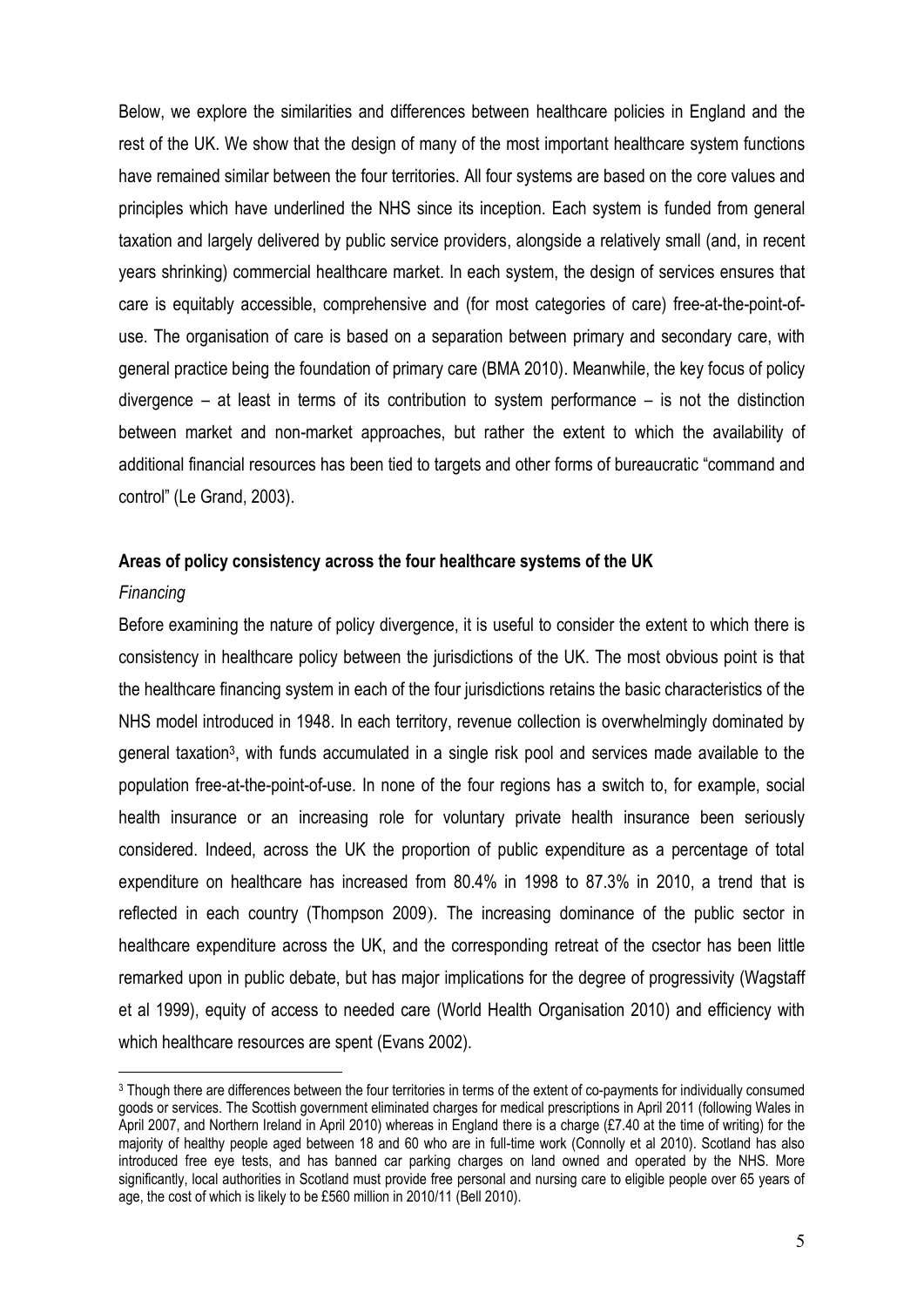#### *Political accountability*

Because of the centrality of tax in NHS financing, there is a high degree of centralisation in political accountability in each of the four UK territories, with responsibility for the provision and development of healthcare lying with the respective ministers<sup>4</sup>.

## *Resource allocation*

From a population health perspective, it is important that the allocation of resources from the centre to local or regional healthcare organisations is based on an assessment of healthcare need within the localities they serve. While the resource allocation method varies between the systems, all four are modelled (albeit not entirely determined) on a needs-based allocation formula. In addition, a common theme of funding across the countries is the allocation of a significant proportion of the NHS budget to local organisations (e.g. Primary Care Trusts in England, Health Boards in Scotland), which are responsible for meeting local need. Though, in England, the mode of payment for secondary care has moved from a prospective global budget system (in which hospital providers receive a budget which is set to equal their aggregate expenditures over the year) to retrospective case-based system (in which providers receive a fixed 'tariff' for each completed treatment), this does not violate a key principle that has always been at the heart of resource allocation in each of the four territories: that the level of access to comprehensive healthcare should be equal across the country.

#### *Expenditure*

 $\overline{a}$ 

Following devolution, there was a commitment by the then Prime Minister Tony Blair to unprecedented and sustained real terms increases in healthcare expenditure. This would, due to the Barnett formula,<sup>5</sup> apply across the UK, and was designed to remedy a funding crisis in the NHS that had led to inadequate infrastructure, problems in staff recruitment and retention, poor clinical outcomes (e.g. cancer survival rates), perceptions of low quality and long hospital waiting times. Figure 1 shows the real terms trend in per capita expenditure on the NHS between 1998-99 (the financial year preceding the beginning of devolution) and 2008-09. The increase in NHS expenditure over this period is extremely high (more than 120% in each territory), and the consistency in the rate of increase between the four countries is remarkable. There is nothing inevitable about this: while the

<sup>4</sup> Currently, the Secretary of State for Health in England, the Minister for Health and Community Care for Scotland, the Minister for Health and Social Services for Wales and the Minister for Health, Social Services and Public Safety for Northern Ireland.

<sup>5</sup> The annual block grant from the Treasury to devolved administrations consists of a baseline plus an annual increment. Each year the baseline is made up of the total block grant from the previous year. The Barnett Formula determines the increment, and reflects (i) the change in spending in England; (ii) the extent to which the relevant English departmental programme is comparable with the services carried out by the devolved administration; and (iii) the proportion of the population in each devolved administration in relation to the appropriate one used for the UK government's programmes.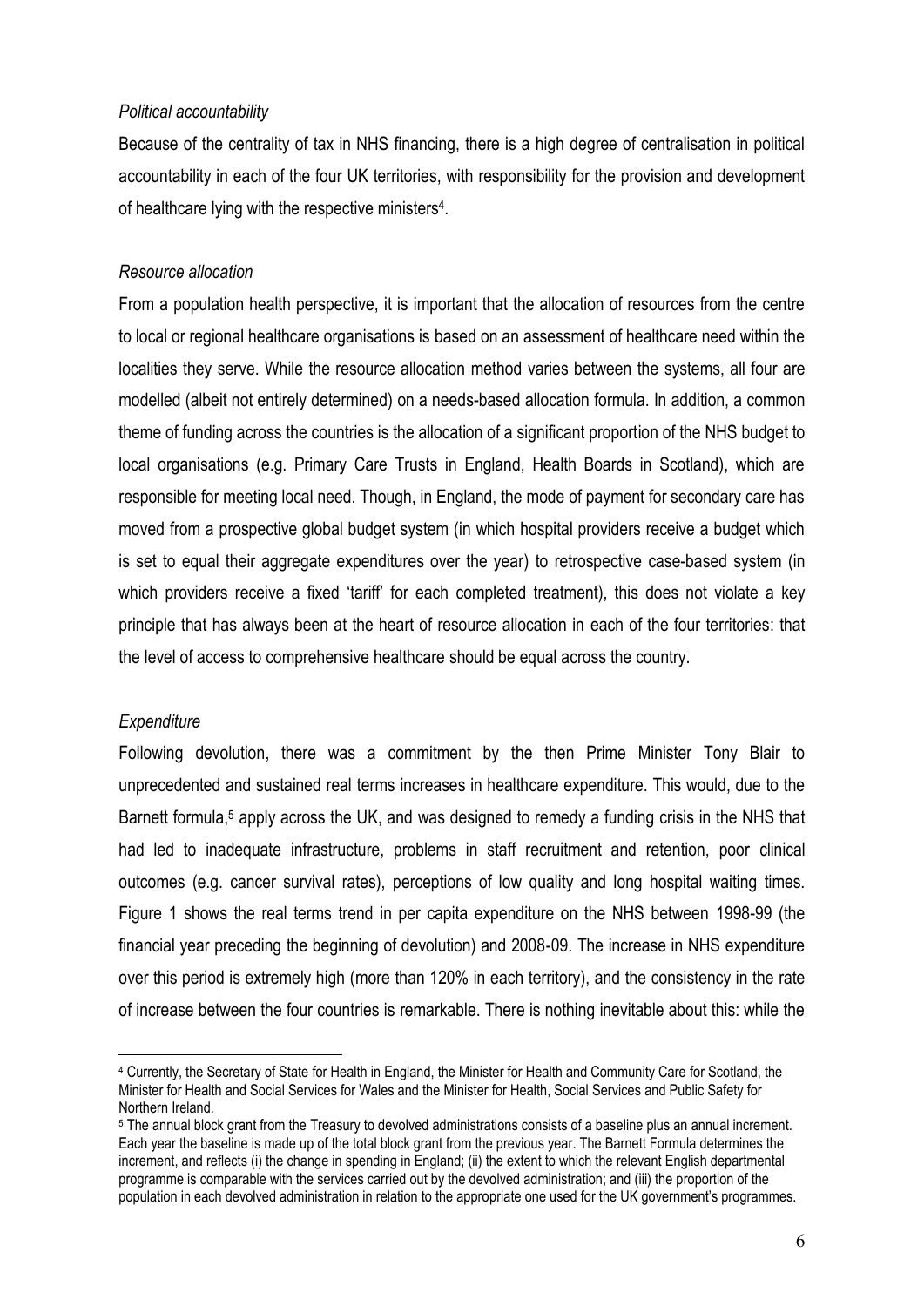overall funding envelope is determined by expenditure levels in England<sup>6</sup>, the devolved administrations are free to allocate current expenditure between government departments as they wish. However, due to small differences in the rate at which expenditure has increased, per capita expenditure in England, Scotland and Wales has converged since devolution, as the increase in expenditure in England and Wales has outpaced that in Scotland.



Sources: HM Treasury 2010; Scottish Government 2011; Northern Ireland Executive 2011; Welsh Assembly Government 2011

In contrast, recent budget restrictions mean that in each of the four jurisdictions, NHS budgets are to remain, in real terms, roughly at their current levels until the middle of the decade (HM Treasury 2010; Scottish Government 2011; Welsh Assembly Government 2011; Northern Ireland Executive 2011). Over the same period, the King's Fund (2011) estimates, demographic changes will increase the costs of healthcare by 1.1% in real terms, meaning that the NHS will be subject to increasing pressure to restrict the depth of coverage In each of the four UK jurisdictions. Indeed, increasing waiting times were, at the time of writing, already being reported (King's Fund 2011).

#### *The significance of markets and private involvement*

As healthcare financing and resource allocation have remained constant (with the important exception of the payment system used for reimbursing hospital providers in England), the areas of divergence centre on the delivery side. An important fissure has emerged between England and Northern Ireland, which have a 'purchaser/provider split', whereby one part of the health service (the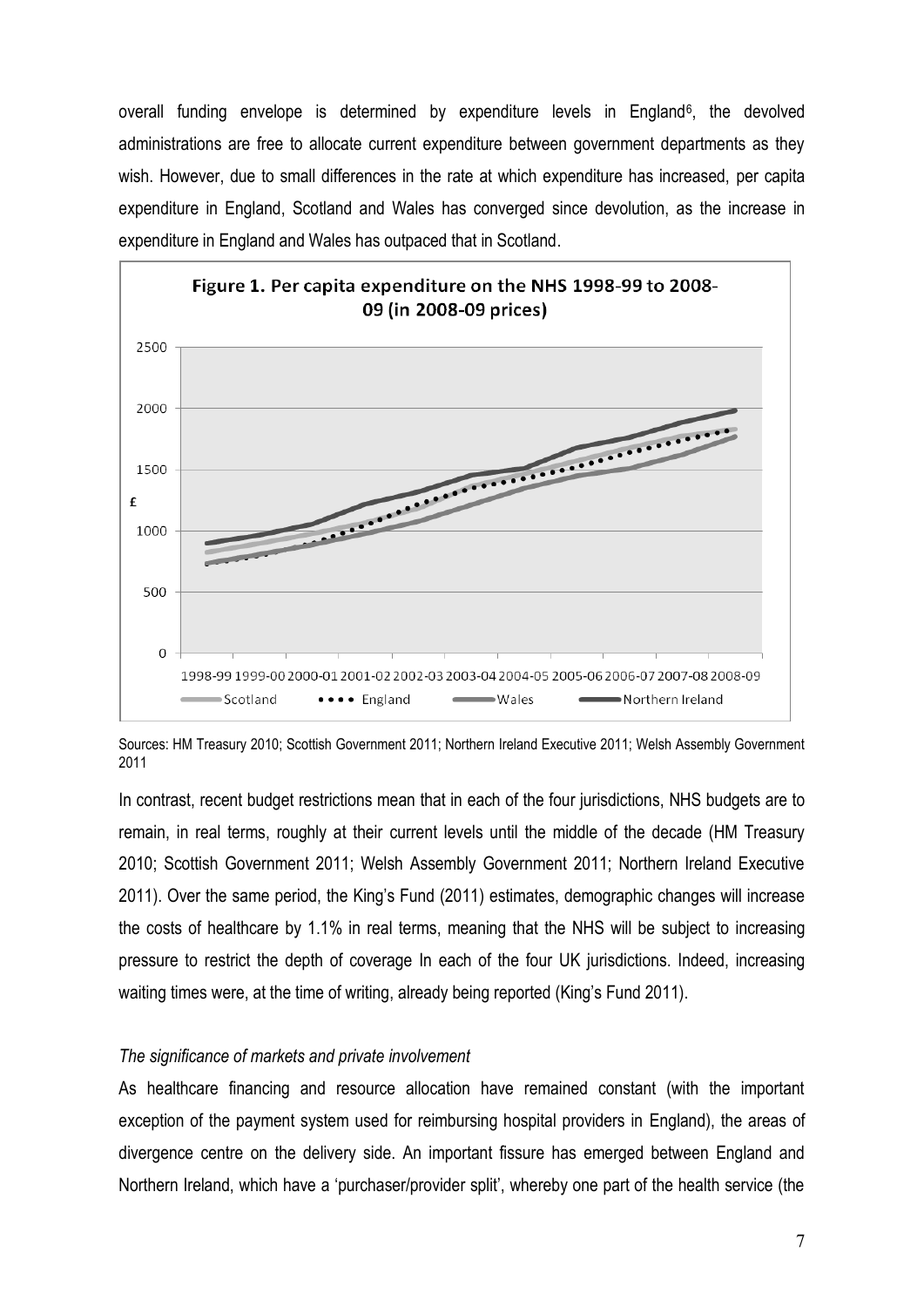purchaser) is responsible for contracting with the NHS and independent-sector organisations (the providers) to supply services for patients, and Scotland and Wales, which dismantled the marketorientated purchaser-provider split in 2004 and 2009 respectively. The purchaser-provider split was first introduced across the UK between 1991-1997, with the intention of promoting competition between public hospitals, thereby establishing a 'quasi-market' in the NHS (Bartlett and Le Grand 1993). In 1997, the newly elected Labour administration retained the purchaser-provider split but reduced the scope of competition between Trusts and implemented longer, more cooperative relationships between purchasers and providers (Cooper *et al* 2010). While this collaborative form of the purchaser-provider split has largely been retained in Northern Ireland, in England a move back to competition, patient choice and a commitment to greater private sector involvement, has been a feature of policy, initially under New Labour and now under the coalition government. In Scotland and Wales, Local Health Boards are now responsible for both funding and providing NHS services (as was the case across the UK prior to 1991). As a result, the NHS in England has become a more mixed system on the delivery side.

Reforms introduced by New Labour also saw private sector organisations involved in new ways. For example, from 2003 to 2007 the government commissioned 35 "independent sector treatment centres" (ISTCs) with the stated aim of helping to reduce waiting times for elective (i.e. planned) treatments, such as cataract removal. These centres are owned and operated by private companies (many of them based outside the UK), but are contracted to provide care to NHS patients. Despite the controversy they have generated in policy and academic debate (e.g. Pollock and Kirkwood 2009), ISTCs made only a marginal impact on the ownership structure of NHS delivery. According to the King's Fund (2011), the proportion of NHS-funded elective operations performed by the private sector peaked at 2.14% in 2009/10.

The use of the private sector has not been an England-only phenomenon. Northern Ireland also uses the private sector to keep waiting times down. In addition, the NHS in Scotland commissioned an ISTC in 2006 (although this was taken back in-house in 2009, after the three-year contract expired). Under the SNP government, Scotland has officially discouraged private involvement in the NHS (for example, passing legislation to exclude commercial companies with shareholders from holding primary medical services contracts and banning private contracts for hospital cleaning and catering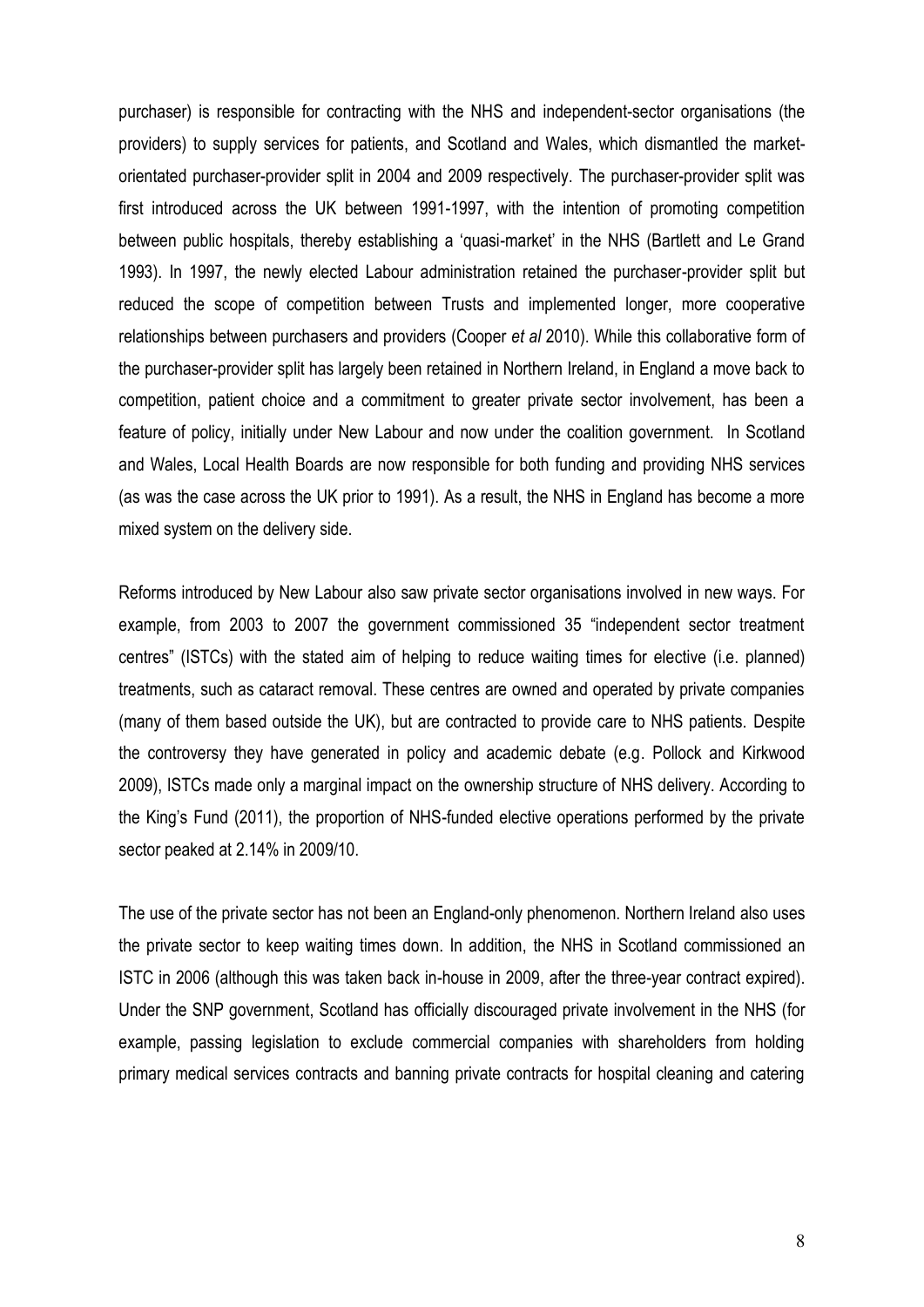services), but it has recently announced plans to commission £500 million of new infrastructure through the Private Finance Initiative<sup>6</sup>.

It is evident that the UK coalition government's proposals are likely to further increase the scope of competition in the delivery of NHS care in England, as these have the aim of creating a level playing field between providers in different sectors, with a commitment to enabling patients to choose services from "any qualified provider" (Department of Health 2011). At the time of writing, the UK government was planning to "outlaw any policy to increase the market share of any particular sector", which includes the public sector (Department of Health 2011). These reforms, contained in the Health and Social Care Bill 2011,<sup>7</sup> will over the medium term result in an increase in the proportion of NHSfunded services undertaken by the private sector, although the magnitude of this will depend on a number of factors, including the behaviour of commissioners, the choices patients make and the desire of the private sector to tender for contracts. This last source of uncertainty is perhaps the most important. Given the restricted budgets that will be available to NHS purchasers, which will be reflected in the price they are able to pay for services through the case-based "tariff", the opportunities for substantial profit-making are likely to be negligible.

In contrast, the budget restrictions facing the NHS, and the impact they are likely to have in terms of the health system's capacity to maintain the depth of coverage, mean that there are likely to be more lucrative opportunities for the private sector in the "self-pay" and Private Medical Insurance markets (Laing and Buisson 2010). Indeed, leading private healthcare companies, such as Spire, are investing in diagnostics, pathology, cancer, fertility and cosmetics services in anticipation of increased NHS rationing (Ireland 2011).

## *Command and control*

 $\overline{a}$ 

The degree to which healthcare providers are subject to "challenge" from within the public sector is significantly different between the four jurisdictions (Bevan 2010). Following the New Labour government's decision to increase healthcare resources in the late 1990s, the government in England was unique in linking the additional resources to a requirement for a significant improvement in performance, to be assessed via targets set by the Treasury. For the devolved governments in Scotland, Wales and Northern Ireland, there was neither external pressure from the Treasury on health ministries, nor did health ministries impose such "command and control" measures. There is

 $^6$  The plans include a £300 million project for the Royal Hospital for Sick Children and the Department of Clinical Neurosciences in Edinburgh and £200 million of projects in primary care.

<sup>&</sup>lt;sup>7</sup> At the time of writing, this bill has passed through the House of Commons and the first reading in the House of Lords.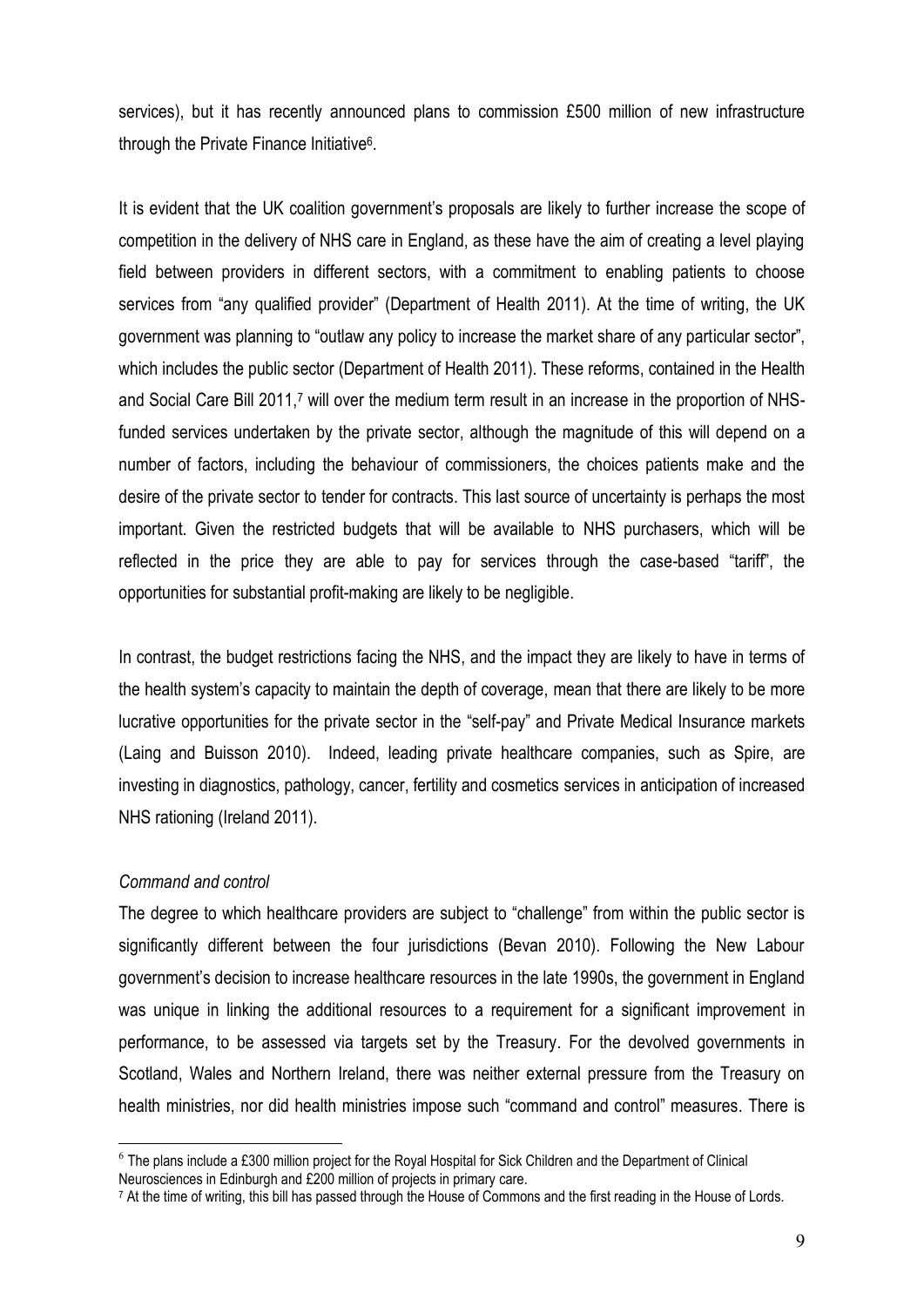now a broad consensus that these managerialist solutions have been responsible for significantly superior performance (in terms of productive efficiency and waiting times) in England as compared with the systems of the other three countries (Le Grand 2009; Propper et al 2009, Bevan 2010, Connolly *et al* 2010).

## **Devolution and public health policies in the UK**

Substantially less attention has been paid to public health policies in the UK than to healthcare policies (Hunter *et al*, 2010). This is despite the fact both that many major improvements in life expectancy in developed economies have been the result of changes in public, rather than, clinical health (McKeown, 1976) and that, in the early years of devolution, public health was relatively high on the official policy agenda in all four regions (e.g. Department of Health, 2003; Department of Health, Social Services and Public Safety 2002; Scottish Executive, 2000; Public Health Strategy Division, 2002). The lesser academic attention reflects the relatively low status of public health within the medical profession (Hunter et al, 2010; Webster, 2002) and, according to Greer (2004), amongst many policymakers. Public health is a wide-ranging area (Hunter et al, 2010) so it is not possible to explore every facet within this paper and this section focuses particularly on developments relating to health inequalities and key 'lifestyle-behaviours' (alcohol, tobacco and food).

## *Approaches to tackling health inequalities*

The election of New Labour in 1997 heralded the promise of a new era for health inequalities in the UK. Seventeen-years after the publication of the widely cited Black Report on inequalities in health (Black *et al.*, 1980), New Labour was keen to emphasise that the Conservative government had failed to implement any of the report's (largely socio-economic) recommendations (Department of Health 1997). In-line with the new government's general commitment to evidence-based policy (Cabinet Office 1999), it commissioned a follow-up to the Black Report (Acheson 1998), and promised that the evidence-based conclusions would underpin a new health strategy. Following devolution, health inequalities remained high on the official agendas of all four regions and, as **Table 1** illustrates, policies consistently emphasised the need to tackle the wider (social and economic) determinants.

| Table 1: Illustrative examples of the universal emphasis placed on social and economic |  |  |  |  |  |
|----------------------------------------------------------------------------------------|--|--|--|--|--|
| determinants of health in the early post-devolution years                              |  |  |  |  |  |

| UK region | Illustrative extract                                                                                                                                                                                                                                                         |  |  |  |  |
|-----------|------------------------------------------------------------------------------------------------------------------------------------------------------------------------------------------------------------------------------------------------------------------------------|--|--|--|--|
| England   | From Vision to Reality (Department of Health 2001, p1): 'The worst health problems<br>in the country will not be tackled without dealing with their fundamental causes –<br>poverty, lack of education, poor housing, unemployment, discrimination and social<br>exclusion.' |  |  |  |  |
| Northern  | Investing for Health (Department of Health, Social Services and Public Safety,                                                                                                                                                                                               |  |  |  |  |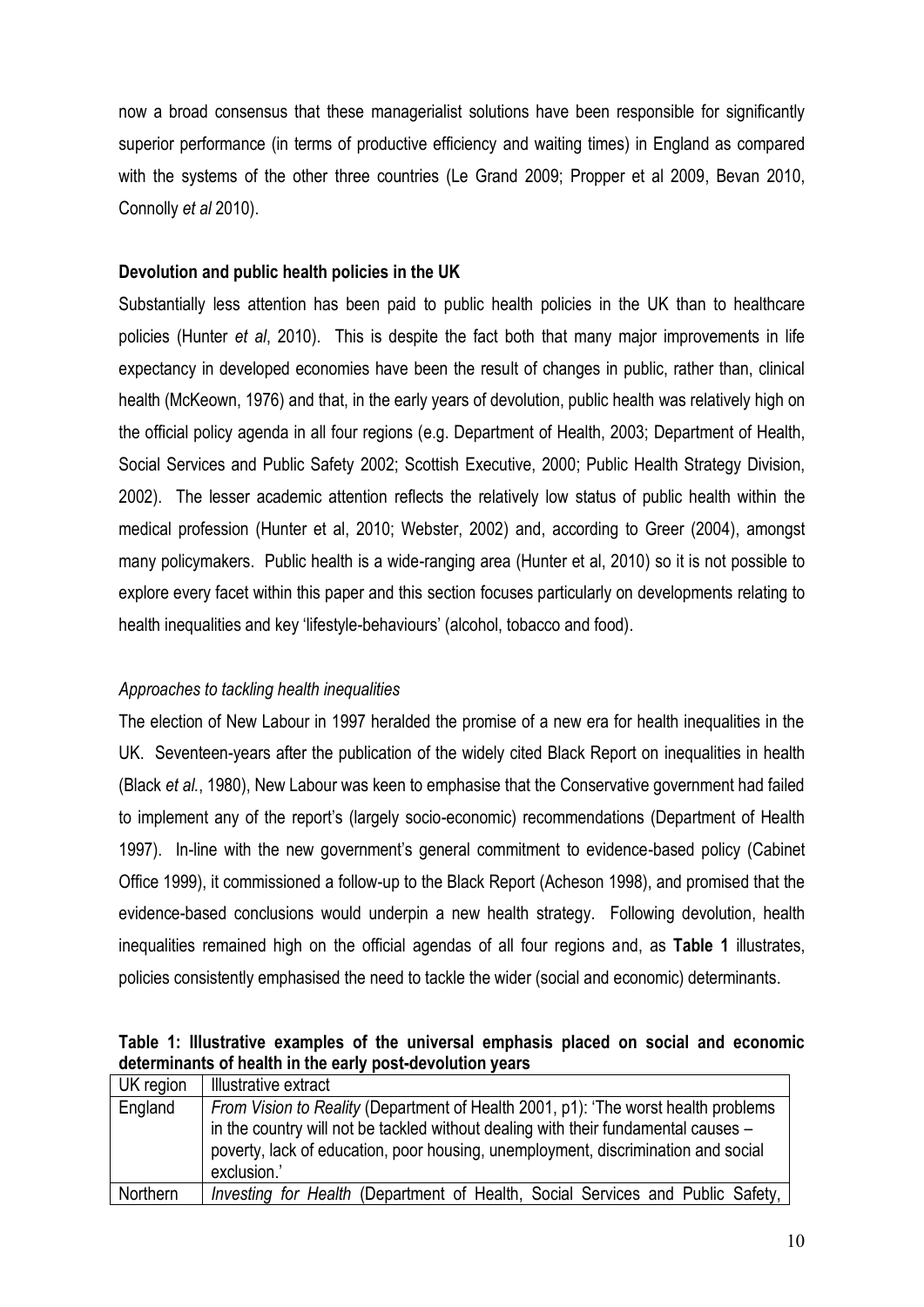| Ireland  | 2002): 'A large proportion of this unnecessary premature death and disease is          |  |  |  |
|----------|----------------------------------------------------------------------------------------|--|--|--|
|          | determined by social and economic inequalities. The evidence is clear - there is a     |  |  |  |
|          | direct correlation between poverty, social disadvantage and your health.'              |  |  |  |
| Scotland | Our National Health (Scottish Executive, 2000, p7): 'Poverty, poor housing,            |  |  |  |
|          | homelessness and the lack of educational and economic opportunity are the root         |  |  |  |
|          | causes of major inequalities in health in Scotland. We must fight the causes of        |  |  |  |
|          | illness as well as illness itself."                                                    |  |  |  |
| Wales    | Well Being in Wales (Public Health Strategy Division, 2002: 5): 'The mix of social,    |  |  |  |
|          | economic, environmental and cultural factors that affect individuals' lives determines |  |  |  |
|          | their health and well being. We can only improve well being in the long term by        |  |  |  |
|          | addressing these factors.'                                                             |  |  |  |

Although there are some notable difference between the policies from the four regions in terms of their different historical legacies and environments as **Table 1** illustrates, all four regions initially seemed to be adopting a social and economic model of health, reflecting empirically informed theories about the causes of health inequalities (Graham, 2004; Macintyre, 2000). Many other similarities were also evident, as **Table 2** summarises.

**Table 2: A basic overview of policy approaches to addressing health inequalities in the four UK constituencies**

| <b>Aspect of policy</b>         | <b>England</b>              | Northern Ireland            | <b>Scotland</b>             | <b>Wales</b>                            |
|---------------------------------|-----------------------------|-----------------------------|-----------------------------|-----------------------------------------|
| approach                        |                             |                             |                             |                                         |
| Conceptualisation               | As health gaps              | As health gaps              | As health gaps              | As health gaps                          |
| of health                       | resulting from              | resulting from              | resulting from              | resulting from                          |
| inequalities<br>Commitment to a | health deprivation.<br>Yes. | health deprivation.<br>Yes. | health deprivation.<br>Yes. | health deprivation.<br>Yes.             |
| joined-up                       |                             |                             |                             |                                         |
| approach?                       |                             |                             |                             |                                         |
| References to                   | Yes.                        | Yes.                        | Yes.                        | Yes.                                    |
| evidence-base?                  |                             |                             |                             |                                         |
| Introduction of                 | Yes, specific health        | Yes, specific health        | Yes, specific health        | In 2002-2004,                           |
| targets for                     | inequalities targets        | inequalities targets        | inequalities targets        | 'health gain'                           |
| reducing health                 | set in 2001, to be          | set in 2002, to be          | set in 2004, to be          | targets were                            |
| inequalities?                   | achieved by 2010.           | achieved by 2010.           | achieved by                 | announced and                           |
|                                 |                             |                             | 2008/2010.                  | included 'health                        |
|                                 |                             |                             |                             | inequalities targets'<br>but these were |
|                                 |                             |                             |                             |                                         |
|                                 |                             |                             |                             | non-quantified<br>statements of         |
|                                 |                             |                             |                             | aspiration.                             |
| Articulation of                 | To reduce health            | To reduce health            | To improve the              | To improve the                          |
| targets?                        | gaps (mainly                | gaps (between               | health of the most          | health of the most                      |
|                                 | between areas).             | areas and socio-            | deprived groups at          | deprived groups                         |
|                                 |                             | economic groups).           | a particular rate.          | rapidly.                                |
| Location of                     | <b>Local NHS bodies</b>     | Unclear but 'local          | <b>Local NHS bodies</b>     | Local NHS bodies                        |
| responsibility for              | (PCTs).                     | agencies' expected          | (Local Health               | (Local Health                           |
| meeting health                  |                             | to take action to           | Boards).                    | Boards).                                |
| inequalities                    |                             | help achieve                |                             |                                         |
| targets?                        |                             | targets.                    |                             |                                         |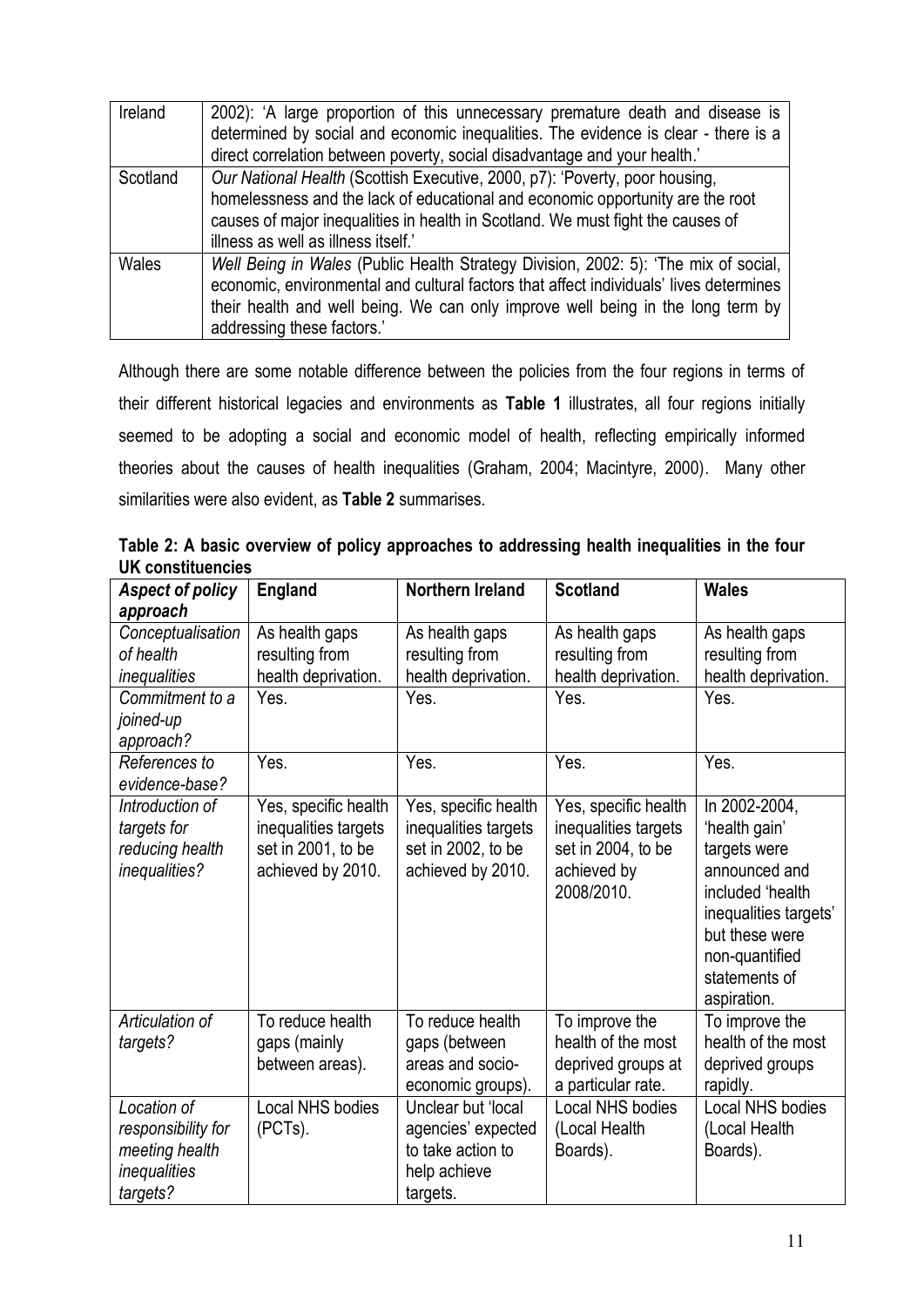The way in which health inequalities are conceptualised is important because it has implications for policy responses (Graham and Kelly, 2004). If policymakers focus on the health disadvantage facing poorer groups, or on 'health gaps' between more and less deprived groups, then policies targeting health improvement measures at deprived groups seems logical (even though it will not reduce health inequalities if the health of advantaged groups continues to improve at a faster rate). Whereas, if health inequalities are framed as a continuous 'social gradient' affecting the whole of society (Graham and Kelly, 2004; Marmot, 2010), then targeted interventions alone are likely to appear insufficient. It is therefore notable that all four regions conceptualised health inequalities in terms of health deprivation and health gaps, providing a logical foundation for targeted responses.

Beyond this, all four regions committed to employing cross-cutting policies (Department of Health, 1999; Department of Health, Social Services and Public Safety, 2002; Public Health Strategy Division, 2002; Scottish Executive, 2000) and all four drew on empirical data in refining their implementation strategies (Acheson, 1998; McWhirter, 2004; Scottish Executive, 2003; Townsend, 2001), although only England and Wales initially commissioned reviews of the available evidence to inform their strategies (Acheson, 1998; Townsend, 2001). By 2004, all four regions had also articulated targets to reduce health inequalities of some kind (see Bauld et al, 2008; Smith et al, 2009), although the targets in Wales remained un-quantified. The way in which the targets were framed in all four regions reinforced the idea that policymakers could tackle health inequalities through targeted health improvement measures (Bauld et al, 2008; Smith et al, 2009).

This lack of divergence may partially explain why, in the period 2004-2007, Smith and colleagues (2009) found that the public health strategies of England, Scotland and Wales all moved away from the initial concern with social and economic determinants (**Table 1**) and instead focused increasingly on health services and lifestyle-behaviours. It is certainly true that the way in which health inequalities were conceptualised is likely to have aided this shift. However, there were also some substantially different contextual reasons underlying the shift in each region. In England, where a performance assessment regime was most deeply embedded, the time-limited, specific targets contributed to policymakers seeking 'quick wins' via the increased prescription of drugs to reduce strokes and heart attacks and greater investment in smoking cessation aids (Bauld et al, 2007; Blackman, 2007; Blackman et al, 2009). In Wales, increasing media interest in the relatively worse NHS waiting times (as compared to England), appears to have caused health policymakers to sideline public health policies in their efforts to ensure Welsh waiting times became more consistent with English ones (Smith et al, 2009; BMA, 2010). The inability of Welsh policymakers to pursue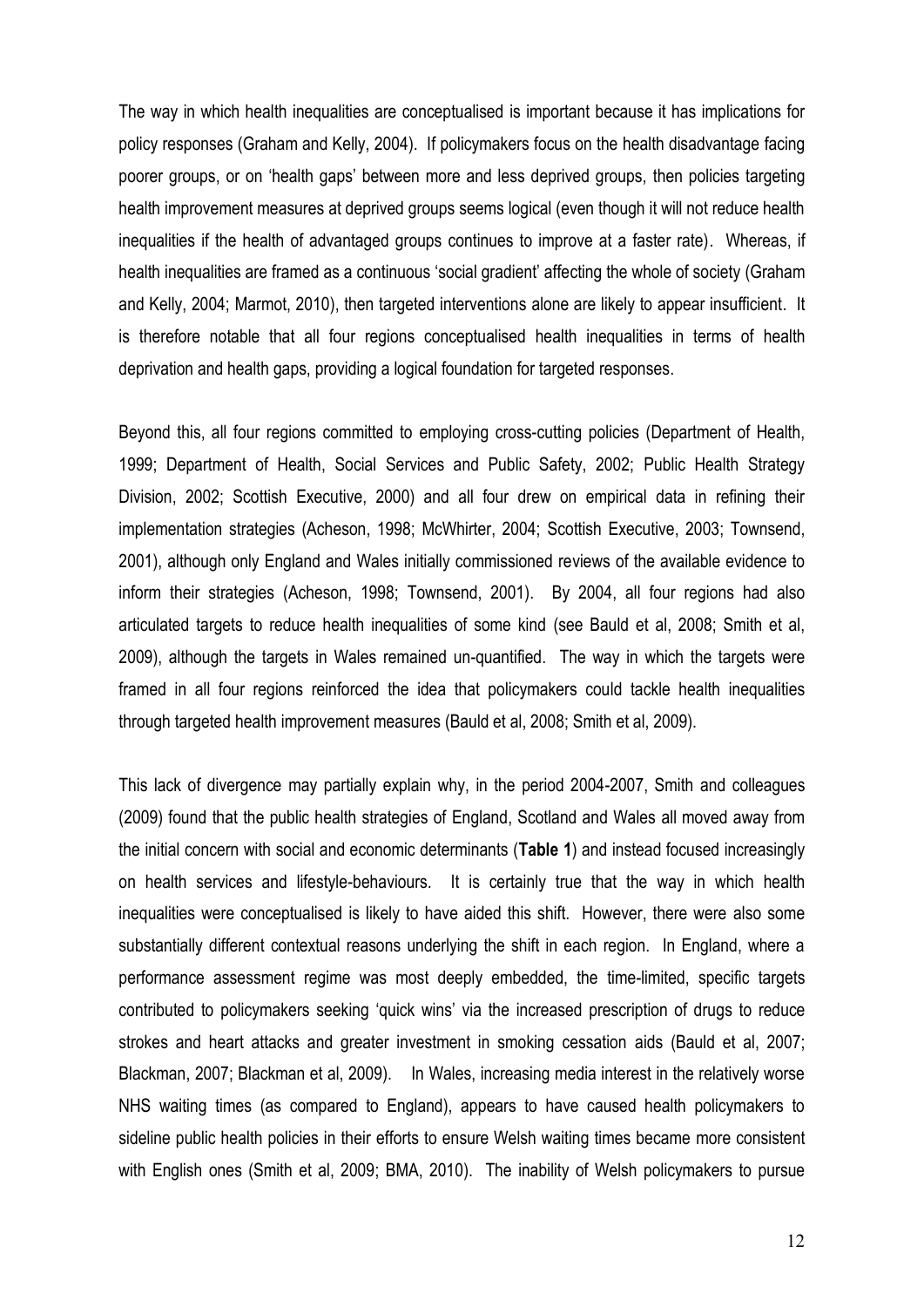what had, initially, been the most radical public health policy of the four regions also relates to the limited powers of the Welsh Assembly (Greer, 2004). It is less clear why Scottish policies also shifted towards a focus on lifestyle-behaviours and health services in this period (albeit in a somewhat less pronounced manner) but the specific and time-limited nature of the targets may have played a role (Smith et al, 2009). In Northern Ireland, the situation is somewhat different, as there is less evidence of a policy shift away from socio-economic concerns (e.g. Department of Health, Social Services and Public Safety, 2005; 2006). However, the suspension of the Northern Irish Assembly between 2002 and 2007 resulted in a reduced focus on non-essential matters, leaving much public health decisionmaking to the local level (Greer, 2004).

The fact that different reasons appeared to underpin a similar shift in policy focus is important because it suggests that subsequent policies may be more likely to diverge. Indeed, in the period between 2008 and now, it appears that approaches to health inequalities *are* becoming increasingly distinct. There has been little change in Wales, with the focus on health promotion (as opposed to tackling health inequalities) outlined in *Health Challenge Wales* continuing (although a 2011 *Lancet* editorial argues that Welsh policymakers are still committed to a more radical public health agenda). Meanwhile, the restoration of powers to the Northern Ireland Assembly appears to have facilitated a fresh concern with public health, with a new Public Health Agency being established in 2009, although there is little to yet indicate the extent of the focus that will be placed on health inequalities or social and economic determinants. The most significant developments have occurred in Scotland and England, where policies appear to be moving in opposite directions. In Scotland, *Equally Well* (Scottish Government, 2008) and the follow-up review (Scottish Government, 2010) both articulate an evidence-informed approach to tackling health inequalities which takes social and economic determinants seriously and which accepts the need for central government action. In contrast, the UK coalition government's Public Health White Paper (Secretary of State for Health, 2010) pays little more than lip service to wider social and economic determinants of health, choosing instead to stress that the causes of premature death are dominated by 'diseases of lifestyle', for which the government accepts only limited responsibility.

One area in which there does appear to have been some convergence is the approach to targets; by 2011 the deadline had passed for all of the quantified national health inequalities targets and none have yet been replaced. The recent policy documents emerging from England and Scotland (Scottish Government, 2008; 2010; Secretary of State for Health, 2010) suggest there is an increasing preference for monitoring health inequalities via a series of lower-level indicators, rather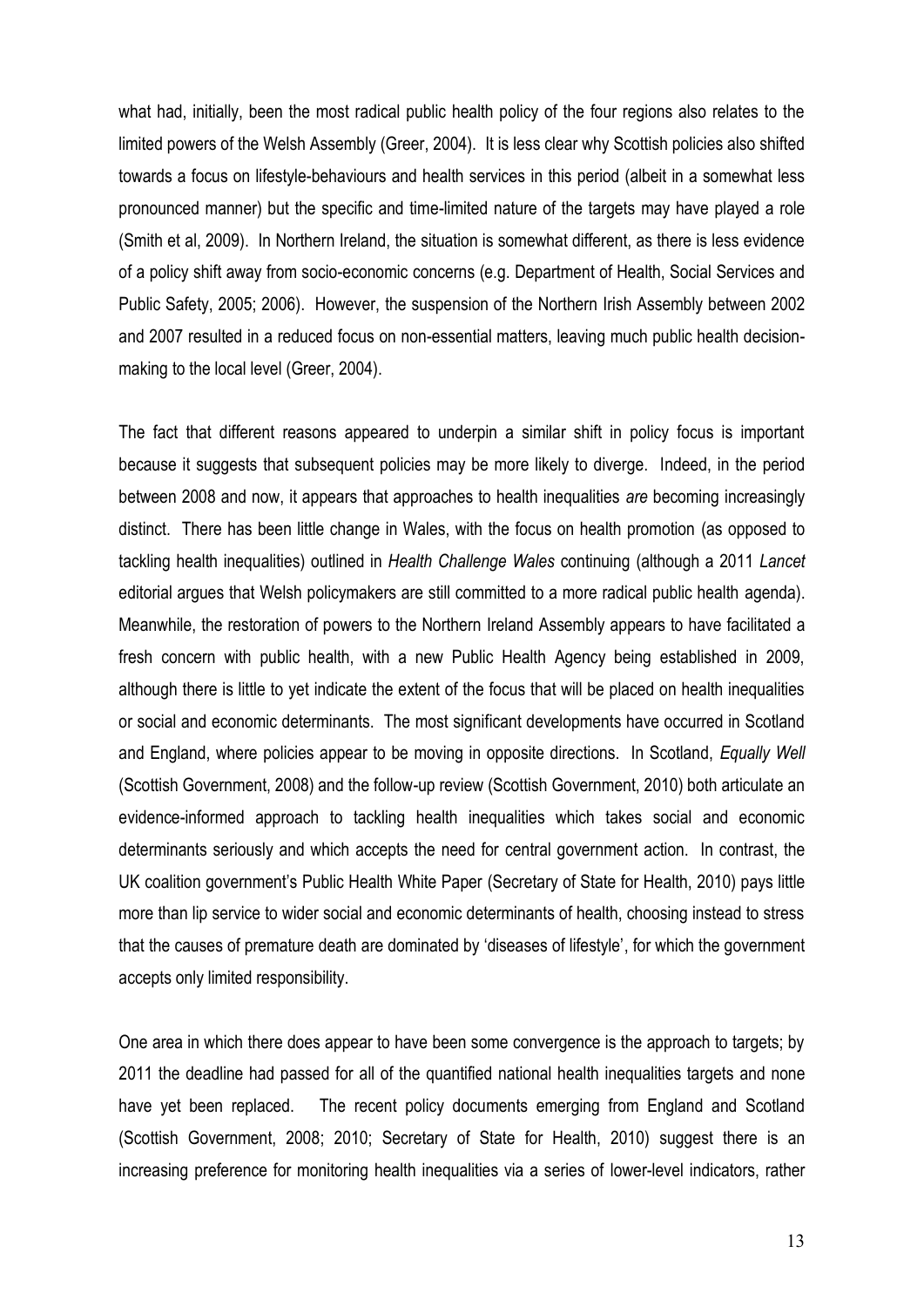than focusing on tightly defined, high-level targets. This may be a result both of the failure to achieve the national targets and of criticisms relating to the targets that were set (e.g. Bauld et al, 2008).

### *Approaches to health damaging lifestyle-behaviours*

Some of the most important and obvious changes in policy approaches to public health in the UK relate to fundamental disagreements over the respective roles of individuals, communities, local agencies and the state (Hunter, 2005; Jochelson, 2006). The World Health Organization argues that the stewardship function of government ought to be strengthened on the grounds that protection of the public's health is a fundamental government responsibility (Travis et al, 2002) but this view has clearly not been shared by all of the post-devolution UK regional administrations. Indeed, the increasing divergence between English and Scottish approaches to health inequalities can be at least partially understood by their contrasting positions on this issue. Whilst the Conservative-led coalition in England is ideologically committed to achieving less state intervention, the Scottish National Party's government reflects a more paternalist approach traditionally associated with public heath (Hunter et al, 2010).

Yet, the situation is more complex than this, varying with the policy issue. For example, the (eventually unified) decision to ban smoking in public places across (starting with Scotland in March 2006) may be understood as an example of the stewardship role in action in all four UK regions. This interventionist approach to tobacco control looks set to increase, with legislation having been passed to ban cigarette vending machines and point of sale displays in all four countries (**Table 3**). In contrast, as **Table 3** illustrates, policymakers in all four regions have largely resisted an interventionist approach to diet and alcohol, relying instead on voluntary measures (with which retailers and marketers frequently fail to comply). This suggests both that convergence is a stronger feature of post-devolution public health policy than divergence and that there exists significant policy incoherence as to how policymakers approach the various contemporary 'lifestyle-behavioural' concerns.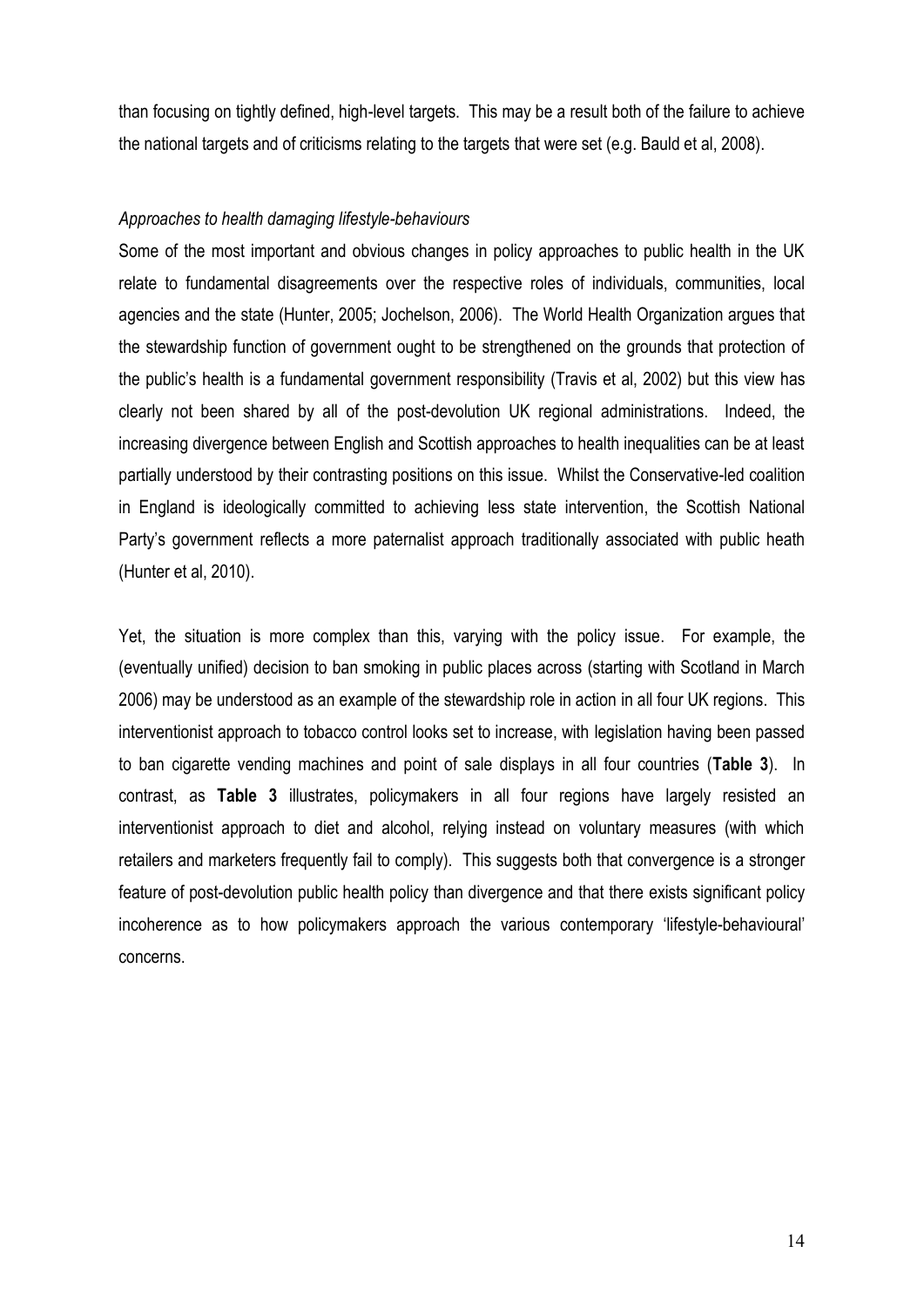| <b>Region</b>    | Policy approach to alcohol                                                                                                                                                                                                                                                                                                                                                                                                                              | Policy approach to food<br>and obesity                                                                                                                                                                                                                                                                                                                                            | Policy approach to tobacco                                                                                                                                                                                                                                                                                                                                                                                                    |  |  |
|------------------|---------------------------------------------------------------------------------------------------------------------------------------------------------------------------------------------------------------------------------------------------------------------------------------------------------------------------------------------------------------------------------------------------------------------------------------------------------|-----------------------------------------------------------------------------------------------------------------------------------------------------------------------------------------------------------------------------------------------------------------------------------------------------------------------------------------------------------------------------------|-------------------------------------------------------------------------------------------------------------------------------------------------------------------------------------------------------------------------------------------------------------------------------------------------------------------------------------------------------------------------------------------------------------------------------|--|--|
| England          | - In 2009, the Chief Medical<br>Officer recommended that<br>the government introduce a<br>minimum price per unit of<br>alcohol at a rate of 50p per<br>unit. In January 2011, the<br>coalition government<br>announced it was working on<br>the less radical plan of<br>introducing a ban the sale of<br>below-cost alcohol.<br>- In 2010, a UK wide<br>consultation on alcohol<br>labelling was undertaken.<br>Subsequent proposals<br>remain unclear. | - Focus is on health<br>promotion and education,<br>with efforts to encourage<br>people to take more exercise<br>and improve their diets.<br>Some attention to tackling<br>'obesogenic environments'.<br>- Voluntary approaches are<br>explicitly preferred to<br>government intervention (e.g.<br>voluntary rather than<br>compulsory 'traffic light' food<br>labelling system). | - Smoking in public places<br>banned in July 2007.<br>- Legislation passed in 2009<br>to ban cigarette sales from<br>vending machines and point<br>of sale displays.<br>Implementation of the<br>vending machine ban is<br>planned for October 2011.<br>Implementation for the<br>display ban is planned for<br>April 2012-2015 (depending<br>on retailer size).<br>- Commitment to undertake<br>consultation on plain packs. |  |  |
| Northern Ireland | - In March 2011, Northern<br>Ireland's power-sharing<br>executive indicated that it<br>intended to become the first<br>UK government to introduce<br>minimum pricing for alcohol<br>and launched a consultation<br>process calling for a<br>minimum price of between<br>40-70p per a unit of alcohol.<br>- On labelling, see England.                                                                                                                   | - Approach similar to<br>England.                                                                                                                                                                                                                                                                                                                                                 | - Smoking in public places<br>banned in April 2007.<br>- Covered by the UK<br>legislation relating to ban in<br>vending machines and point<br>of sale displays, although it is<br>unclear when the legislation<br>will be implemented.<br>- Covered by UK commitment<br>to consultation on plain<br>packs.                                                                                                                    |  |  |
| Scotland         | - There is a clear<br>commitment to (re)introduce<br>a Minimum Pricing Bill,<br>following previous failed<br>attempt, which will set rates<br>for alcohol at 45p per unit.<br>- On labelling, see England.                                                                                                                                                                                                                                              | - The approach is similar to<br>England, although in August<br>2010, the Scottish<br>Government extended the<br>free school lunch entitlement<br>to all P1-P3 pupils, with the<br>aim of improving diets in<br>early years.                                                                                                                                                       | - Smoking in public places<br>banned in March 2006.<br>- Legislation passed in 2010<br>banning cigarette sales from<br>vending machines and point<br>of sale displays.<br>Implementation of the<br>vending machine ban is<br>planned for October 2011.<br>Following a legal challenge,<br>implementation for the<br>display ban is anticipated for<br>April 2012-2015.                                                        |  |  |

# **Table 3: A brief summary of recent UK regional approaches to alcohol food and tobacco**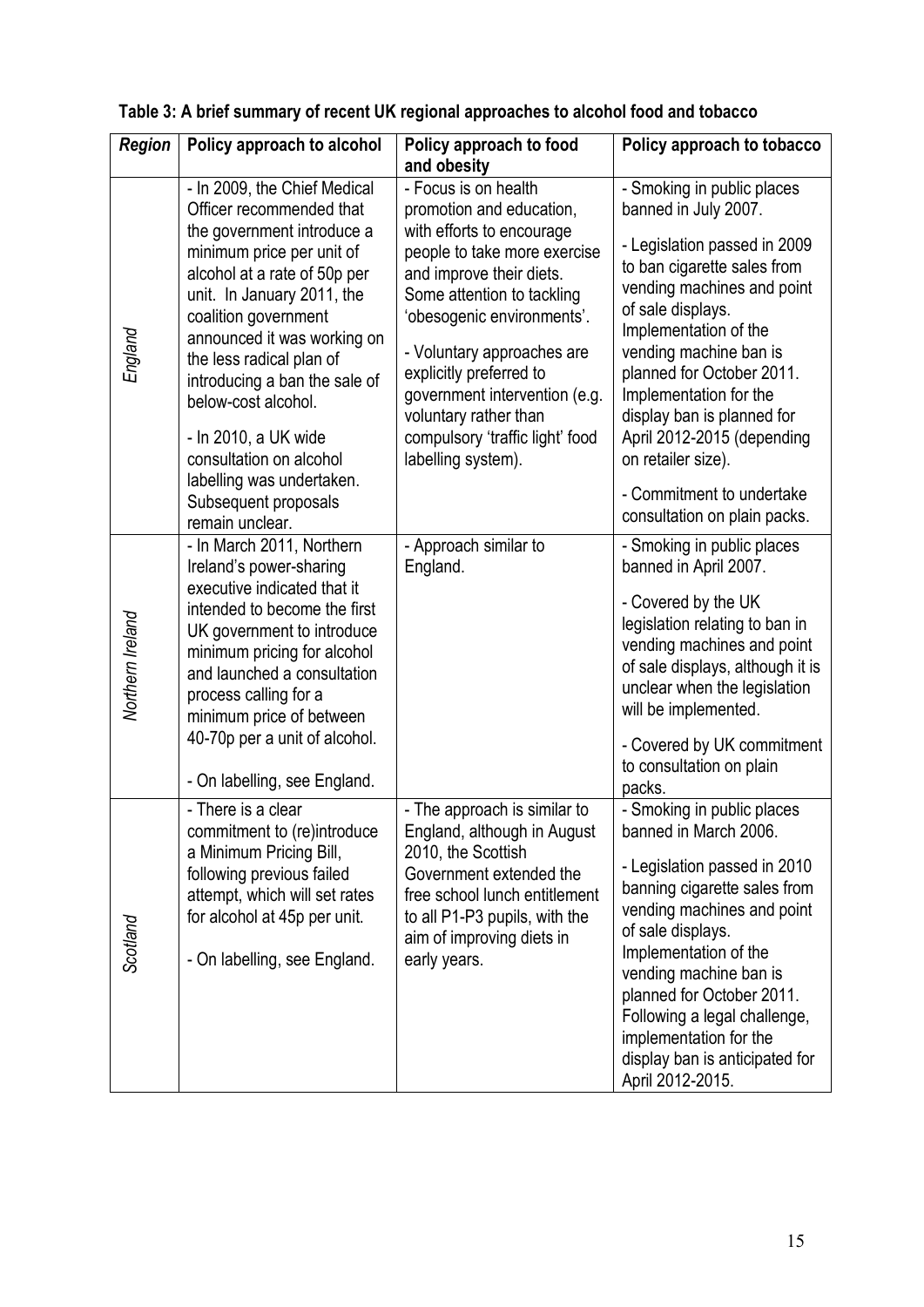|              | - The English approach to                                                                                                                                                                                    | - The approach is similar to | - Smoking in public places                                                                                                                                                                                                                          |
|--------------|--------------------------------------------------------------------------------------------------------------------------------------------------------------------------------------------------------------|------------------------------|-----------------------------------------------------------------------------------------------------------------------------------------------------------------------------------------------------------------------------------------------------|
|              | minimum pricing will apply to                                                                                                                                                                                | England.                     | banned in April 2007.                                                                                                                                                                                                                               |
| <b>Wales</b> | Wales. It is unclear, despite<br>expressed support for<br>minimum pricing amongst<br>some Welsh Assembly<br>ministers, whether additional<br>legislation will be introduced.<br>- On labelling, see England. |                              | - Covered by the UK<br>legislation relating to ban in<br>vending machines and point<br>of sale displays, although it is<br>unclear when the legislation<br>will be implemented.<br>- Covered by UK commitment<br>to consultation on plain<br>packs. |

As **Table 3** illustrates, the consistency in approaches to tackling key lifestyle-behavioural concerns is far greater than any divergence so far. However, there are also a number of indications that significant divergence in relation to alcohol policy may soon emerge, with England and Wales implementing a far weaker version of minimum pricing than Scotland and Northern Ireland have committed to.

## *Ongoing tensions between healthcare and public health budgets*

Relating to its relatively low status compared to healthcare, public health policy commitments have frequently been undermined by raids on public health budgets to support other aspects of NHS activity, hampering the delivery of local health programmes (Hunter et al, 2010; Wanless et al, 2007). The decision of the coalition government to ring-fence public health funding in England (Secretary of State for Health, 2010) (a decision which has not so far been replicated in any of the other UK regions) is therefore particularly notable and it will be important to try to assess whether this does impact on the ability of local agencies to promote and protect the health of local populations, or whether the vaguely-defined nature of 'public health' (Hunter et al, 2010) means that funds will still be diverted.

## **Concluding Discussion: Convergence or divergence?**

As outlined in the introduction, many accounts of post-devolution health policy assert that policy differences are significant (e.g. Bevan 2010; Connolly *et al* 2010; Greer, 2004, 2009; Propper et al, 2009). A recent report by the British Medical Association (BMA, 2010), suggests that some previous analyses may now be dated, particularly following the reinstatement of political power to the Northern Ireland Assembly and a subsequent decision to implement a performance assessed approach in the NHS borrowed from England. Nevertheless, the BMA report concurs that differences between the devolved nations are pronounced (BMA, 2010). The story presented in this paper contrasts with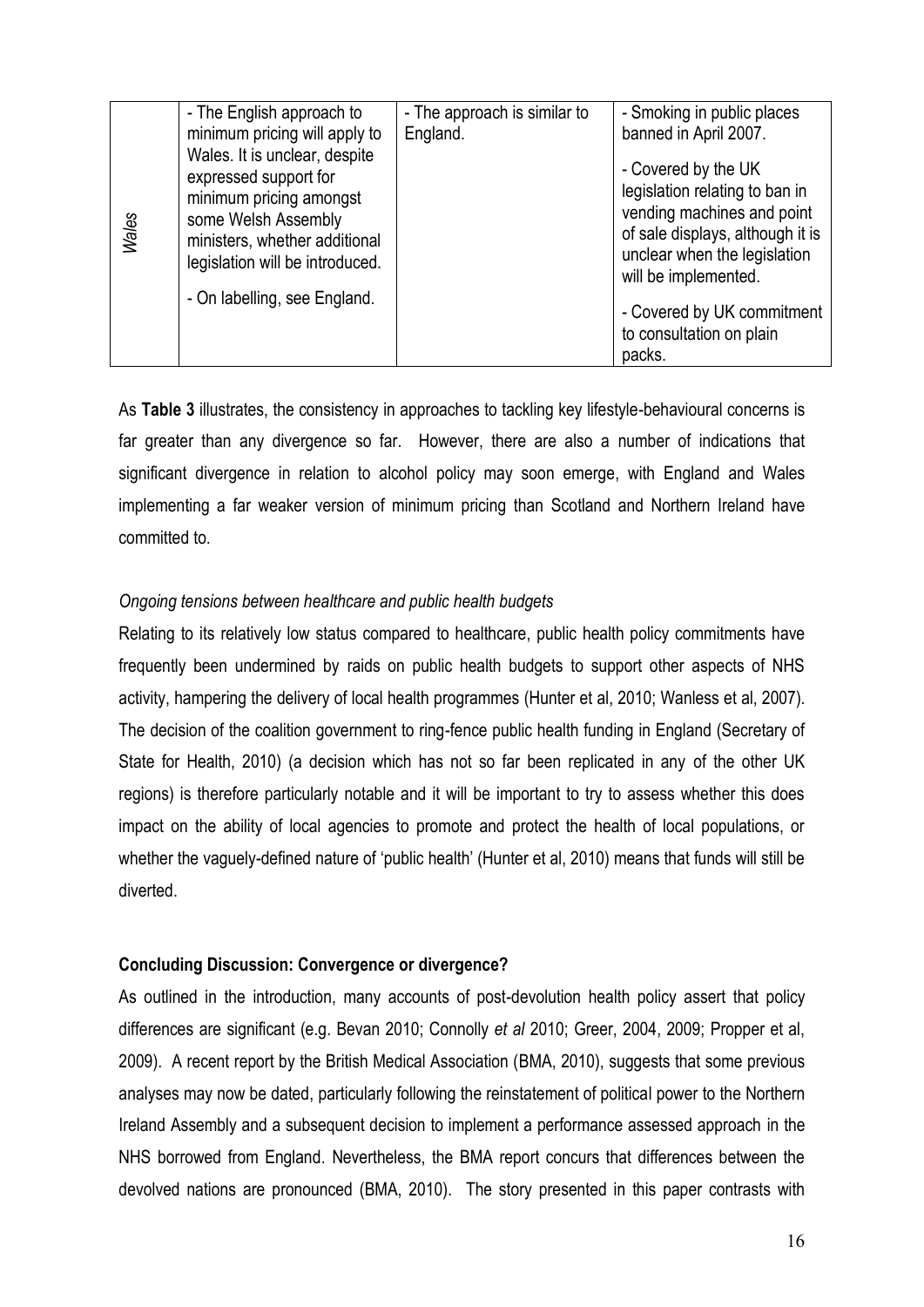these accounts, suggesting that, for both healthcare and public health policy, there remains a remarkable degree of consistency across the UK.

In all four regions, the NHS remains free at the point of delivery and is financed to a remarkably similar degree, based on the same basic model of tax-funding. Whilst the extent of 'command and control' style performance assessment frameworks initially varied, the success of the English NHS in reducing waiting times appears to have promoted the policy transfer of this idea, with unfavourable comparisons of waiting times in first Wales, then Northern Ireland, leading to the adoption of stronger performance assessment regimes. Furthermore, whilst much has been made of the different approaches of the four regions to the use of private sector provision within the NHS, with England and Northern Ireland both relying on some private provision to help keep waiting lists down, whilst Wales and Scotland both rejected private healthcare provision (BMA, 2010), this paper illustrates that the predictions of private healthcare providers in terms of investment opportunities remain remarkably consistent across the UK. Indeed, the private sector appears to relate potential investment opportunities more to the unequal spread of population wealth and restricted NHS budgets than to divergent policy approaches. All this suggests that post-devolution approaches to healthcare policy remain remarkably consistent across the UK. This may well be because, as the BMA notes, 'public opinion can be a strong force for convergence' (BMA, 2010: p3) and, broadly speaking, 'there are high expectations that UK citizenship provides individuals with equal rights' (BMA, 2010, p.4).

The concerns relating to waiting times, discussed above, highlight the links between healthcare and public health decisions as the resulting shift in attention towards in healthcare in the devolved regions appears to have inadvertently restricted public health policy divergence. This may be one reason why, in relation to both the cross-cutting issue of health inequalities and the more traditional concerns lifestyle-behaviours, it is the similarities between the four regions, rather than the differences, which are most striking. Some level of 'policy learning' may also be playing a role. For example, within public health (in contrast to healthcare) there recently appears to have been a UK-wide rejection of New Labour's target-orientated approach, with none of the four regions replacing recently expired health inequalities and health improvement targets.

Looking to the future, the comparable economic context, combined with the fact fiscal policy remains largely reserved, mean the similarities in UK healthcare provision are likely to remain pronounced. However, current debate about the constitutional settlement, and particularly the prospect of greater fiscal freedoms for the devolved administrations (notably Scotland), may provide opportunities for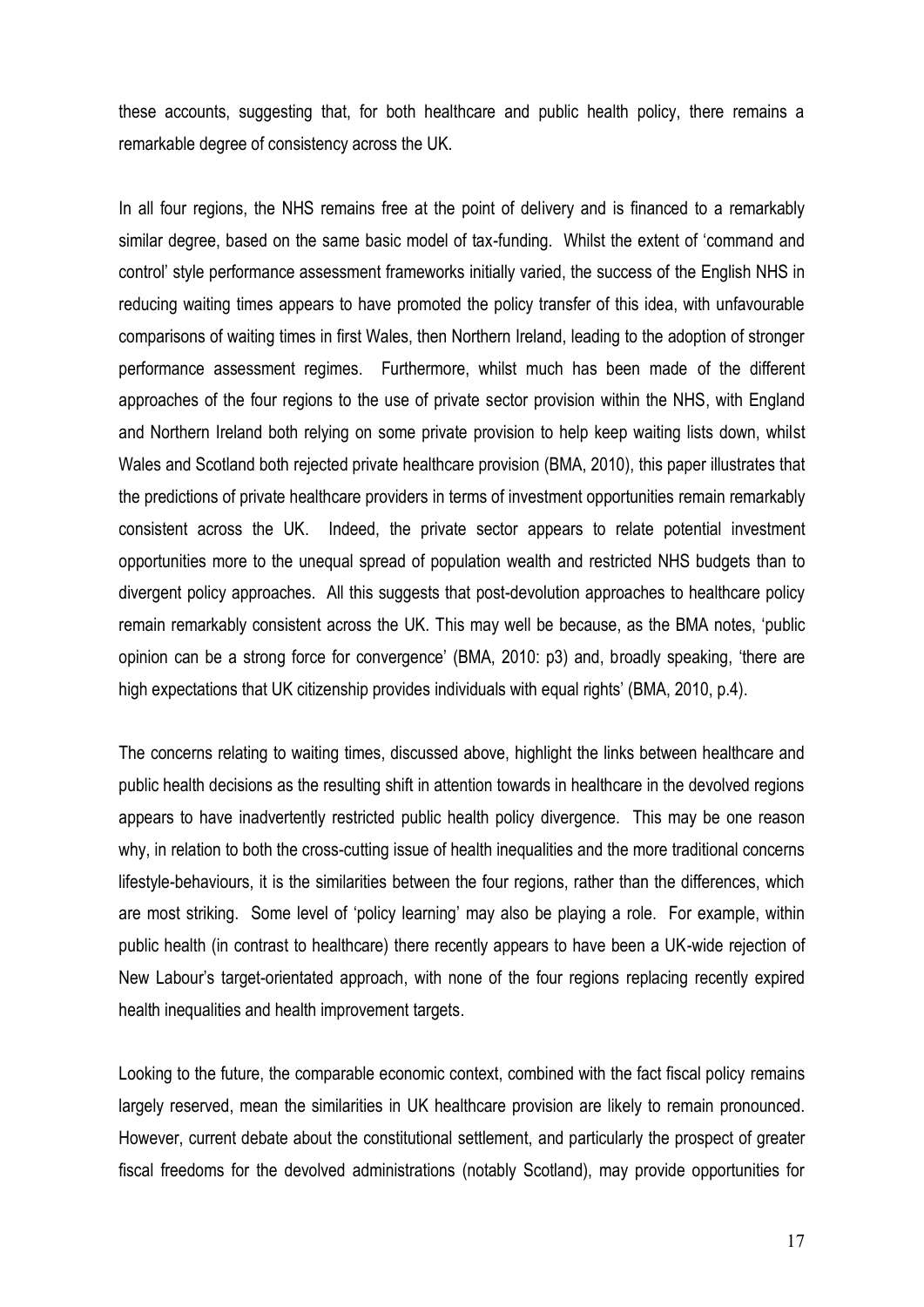more meaningful divergence in public health policy than has been possible hitherto. In this respect, some important differences are beginning to emerge, which indicate that significant variations are most likely between Scotland and England. These two regions currently appear to be the most distinct in terms of both the extent to which governing administrations accept the need for the central government 'stewardship' and the extent to which they subscribe to social or medical models of health. Recent Scottish policy statements (Scottish Government, 2008; 2010) indicate that the Scottish National Party government accepts its role as a public health steward and that is placing a renewed emphasis on the social and economic determinants of health. In contrast, whilst the 2010 Public Health White Paper in England acknowledges the role of socio-economic determinants in health, medical and individualised accounts are also clearly present and (with the exception of tobacco), the English government has explicitly rejected the need for central government action. For example, the White Paper states that, 'it is simply not possible to promote healthier lifestyles through Whitehall diktat and nannying about the way people should live' (Secretary of State for Health, 2010, p.2) and concludes that (beyond the need to protect the public from health 'threats'), public health responsibility rests with local agencies, communities and individuals. The contrasting stance of these two governments to public health policy is therefore markedly different and, whilst the Welsh Assembly's initially radical post-devolution public health statements remained largely rhetorical, not only does the Scottish Government have substantially more powers, it has also already demonstrated (with the ban on smoking in public places) that it is prepared to lead the way on public health legislation in the UK.

Overall, however, whilst differences are becoming more apparent, the comparable economic context, and the broader European and global context in which all UK policymaking takes place, might indicate that the potential for radical policy divergence remains limited. Or, as Keating (2005) suggests, it may be that policy divergence is 'a matter of degree rather than nature'.

#### **References**

Acheson, D. (1998), *Independent Inquiry into Inequalities in Health*. London: TSO.

- Bartlett, W. and Le Grand, J (1993), *Quasi-markets and social policy.* Basingstoke: Macmillan Press. Bauld, L., Judge, K., Platt, S. (2007), Assessing the impact of smoking cessation services on reducing health inequalities in England: observational study *Tobacco Control* 16(6): pp.400-4.
- Bauld, L., Day, P. and Judge, K. (2008), Off target**:** a critical review of setting goals for reducing health inequalities in the United Kingdom. *International Journal Of Health Services: Planning, Administration, Evaluation*, 38(3): pp.439-54.
- Bevan, G. (2010), Impact of devolution of healthcare in the UK: provider challenge in England and provider capture in Wales, Scotland and Northern Ireland? *Journal of Health Services Research and Policy*, 15(2): pp.67-68.

Blackman, T. (2007), Statins, Saving Lives, and Shibboleths. *BMJ,* 334(7599): p.902.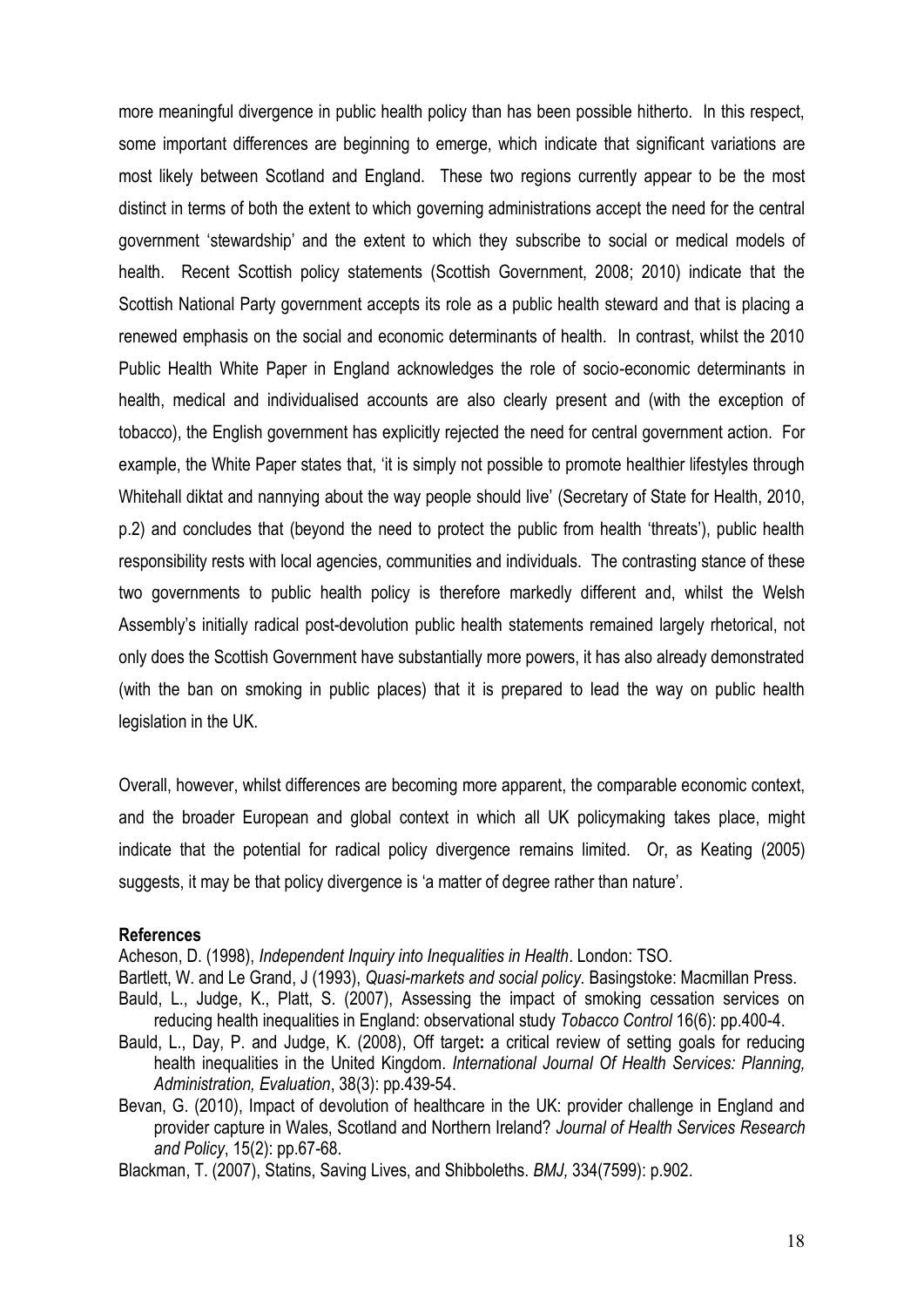- Blackman, T., Elliott, E., Greene, A., Harrington, B., Hunter, D., Marks, L., McKee, L., Smith, K.E. and Williams, G. (2009), Tackling Health Inequalities in Post-devolution Britain: Do targets matter? *Public Administration*, 87(4): pp.762–78.
- BMA (2010), *Devolution – a map of divergence.* London: BMA.
- Cabinet Office (1999), *Modernising Government* (White Paper). London: The Stationary Office.
- Cairney, P. (2007), Using devolution to set the agenda? Venue shift and the smoking ban in Scotland. *British Journal of Politics and International Relations* 9: pp.73-89.
- Cairney, P. (2009), The role of ideas in policy transfer: the case of UK smoking bans since devolution. *Journal of European Public Policy* 16: pp.471-88.
- Connolly, S., Bevan, G. and Mays, N. (2010), *Funding and Performance of Healthcare Systems in the Four Countries of the UK Before and After Devolution*. London: The Nuffield Trust.
- Department of Health. (1997), *Press Release: Public Health Strategy Launched to Tackle the Root Causes of Ill-health*. London: Department of Health.
- Department of Health (1999). *Reducing Health Inequalities: An Action Report*. London: The Stationary Office.
- Department of Health (2001), *From Vision to Reality*. London: Department of Health.
- Department of Health (2003), *Tackling Health Inequalities: A Programme for Action*. London: Department of Health.
- Department of Health (2011), *Government Response to the NHS Futures Forum report.* London: Department of Health.
- Department of Health, Social Services and Public Safety (2002), *Investing for Health.* Belfast: Northern Ireland Executive.
- Department of Health, Social Services and Public Safety (2004), *A Healthier Future - A Twenty Year Vision for Health and Wellbeing in Northern Ireland 2005-2025*. Belfast: DHSSPS.
- Department of Health, Social Services and Public Safety (2005), *Investing for Health Update 2005*. Belfast: Health Promotion Agency for Northern Ireland on behalf of the DHSSPS.
- Department of Health, Social Services and Public Safety (2006), *Investing for Health Update Report 2006*. Belfast: Health Promotion Agency for Northern Ireland on behalf of the DHSSPS.
- Dixon, A and Ham, C (2010), *Liberating the NHS: The right prescription in a cold climate?* London: The King's Fund.
- Evans, R (2002), Financing Health care: taxation and the alternatives. In Mossialos, E., Dixon, A., Figueras, J. & Kutzin, J. (eds.) *Funding Health Care: Options for Europe,* pp.31-58
- Graham, H. (2004), Social determinants and their unequal distribution: Clarifying policy understandings. *The Milbank Quarterly 82*(1): pp.101-124.
- Graham, H. and Kelly, M. (2004), *Health inequalities: concepts, frameworks and policy*. London: HDA.
- Greer, S. (2001), *Divergence and Devolution*. London: Nuffield Trust.
- Greer, S. (2004), *Territorial Politics and Health Policy – UK Helath Policy in Comparative Perspective*. Manchester: Manchester University Press.
- Greer, S. (2005), The Territorial Bases of Health Policymaking in the UK after Devolution. *Regional and Federal Studies* 15: pp.501-18.
- Greer, S. (2009), Devolution and divergence in UK health policies. *BMJ* 338: pp.78-80.
- HM Treasury (2010), *The Spending Review 2010*. London: The Stationery Office.
- Hunter, D.J. (2005), Choosing or losing health? *Journal of Epidemiology & Community Health* 59: pp.1010-12.
- Hunter, D.J., Marks, L., Smith, K.E. (2010), *[The Public Health System in England.](http://opus.bath.ac.uk/19014/)* Bristol: Policy Press.
- Ireland, T (2011), Lift Off. *Health Investor*, 8(5), pp. 26-29.
- Jervis, P. and Plowden, W. (2003), *The Impact of Political Devolution on the UK's Health Services.*  London: The Nuffield Trust.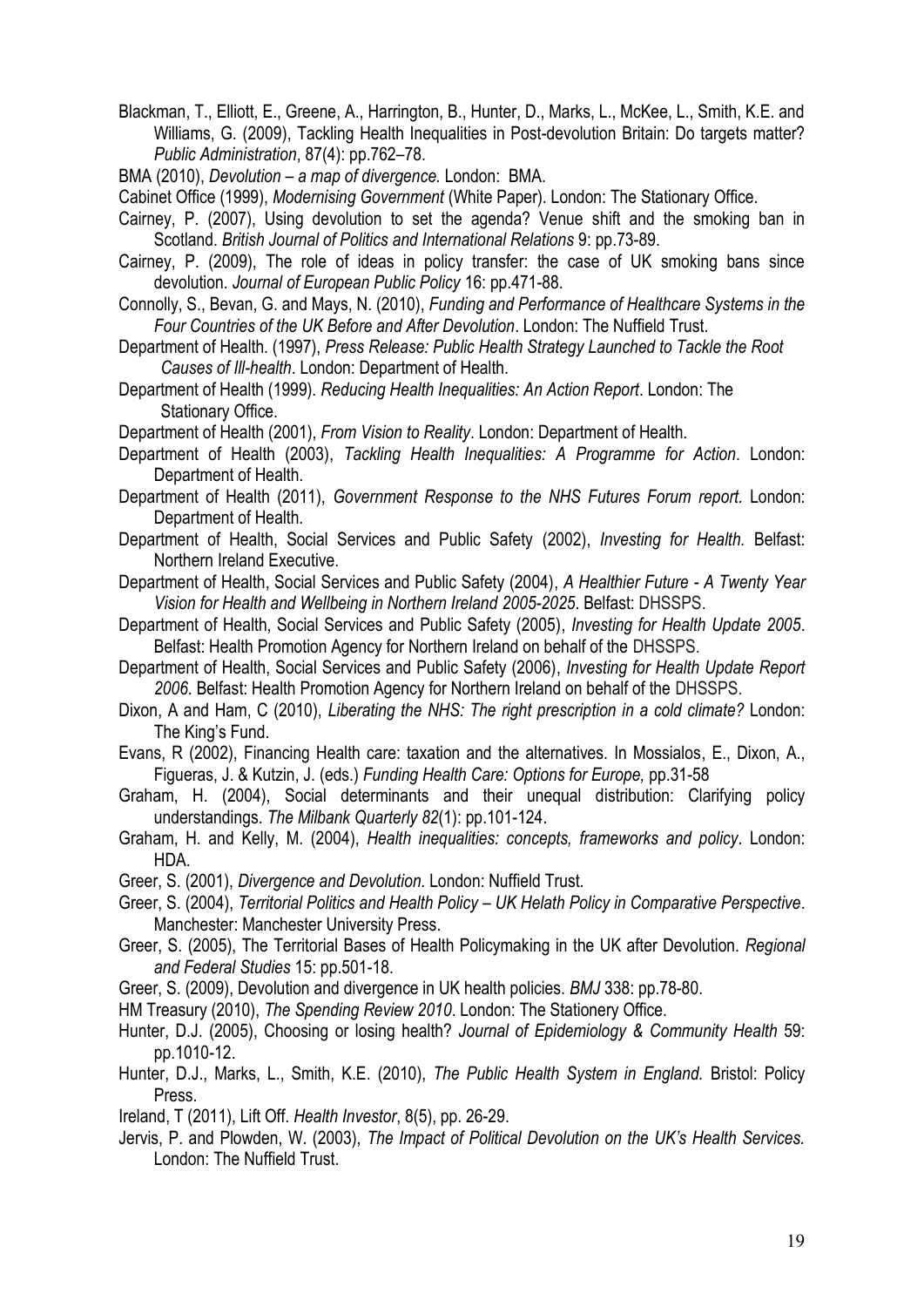- Jochelson, K. (2006), Nanny or steward? The role of government in public health. *Public Health* 120: pp.1149-55.
- Keating, M. (2005), Policy convergence and divergence in Scotland under devolution. *Regional Studies* 39:453-63.
- King's Fund (2011), *Where next for the NHS reforms: The case for integrated care.* London: The King's Fund.
- Laing and Buisson (2010), *Healthcare market review.* London: Laing and Buisson.
- Lancet, The (2011), Editorial: Public health in Wales: a nation comes of age. *The Lancet*, 378: 374.
- Le Grand, J. (2003), 'Models of public service provision: command and control, networks or quasimarkets?' In: *Public services productivity*. London: HM Treasury: pp. 14-17.
- Le Grand, J (2009), Choice and competition in publicly funded health care. *Health Economics, Policy and Law,*4: pp.479–88
- Macintyre, S. (2000), Modernising the NHS Prevention and the reduction of health inequalities. *BMJ 320*: 1399-1400.
- Marmot, M. (2010), *Strategic review of health inequalities in England post-2010*. Marmot review final report. London: University College London.
- McKeown, T. (1976), *The role of medicine: dream, mirage or nemesis*. London: Nuffield Principal Hospital Trust.
- McWhirter, L. (2004), *Equality and Inequalities in Health and Social Care in Northern Ireland: A Statistical Overview.* Belfast: DHSSPS.
- Mooney, G., Scott, G. and Williams, C. (2006), *Introduction: Rethinking social policy through devolution*, 26: pp. 483-97.
- Northern Ireland Executive (2011), *Draft Budget.* Belfast: Northern Ireland Executive.
- Pollock, A. and Kirkwood, G. (2009), Is the private sector better value for money than the NHS? A Scottish case study. *BMJ*: 338: pp.1108-11.
- Propper, C., Sutton, M., Whitnall, C. and Windmeijer, F. (2009), *Incentives and Targets in Hospital Care: Evidence from a natural experiment. Working paper no. 08/205*. London: University of Bristol.
- Public Health Strategy Division (2002), *Well Being in Wales*. Cardiff: Office of the Chief Medical Officer.
- Scottish Executive (2000), *Our National Health: A plan for action, a plan for change*. Edinburgh: The Stationary Office.
- Scottish Executive (2003), *Inequalities in Health: Report of the Measuring Inequalities in Health Working Group.* Edinburgh, URL: [www.scotland.gov.uk/library2/doc07/sjmd.pdf.](http://www.scotland.gov.uk/library2/doc07/sjmd.pdf)
- Scottish Government (2008), *Equally Well: Report of the Ministerial Task Force on Health Inequalities*. Edinburgh: Scottish Government. -
- Scottish Government (2010), *Equally Well Review*. Edinburgh: Scottish Government.
- Scottish Government (2011), *Draft Budget.* Edinburgh: Scottish Government.
- Secretary of State for Health (2010), *Healthy lives, healthy people: our strategy for public health in England (White Paper)* Norwich: The Stationary Office.
- Smith, K.E., Hunter, D.J., Blackman, T., Elliott, E. et al. (2009), Divergence or convergence? Health inequalities and policy in a devolved Britain. *Critical Social Policy* 29: pp.216-242.
- Thompson, G. (2009), *Health expenditure: international comparisons.* Standard Note:
- SN/SG/2584. House of Commons Library.
- Townsend, P. (2001), *Targeting Poor Health: Professor Townsend's Report of the Welsh Assembly's National Steering Group on the Allocation of NHS Resources (Vol 1).* Cardiff: National Assembly for Wales.
- Travis, P., Egger, D., Davies, P. and Mechbal, A. (2002), *Towards Better Stewardship: concepts and critical issues.* Geneva: WHO.